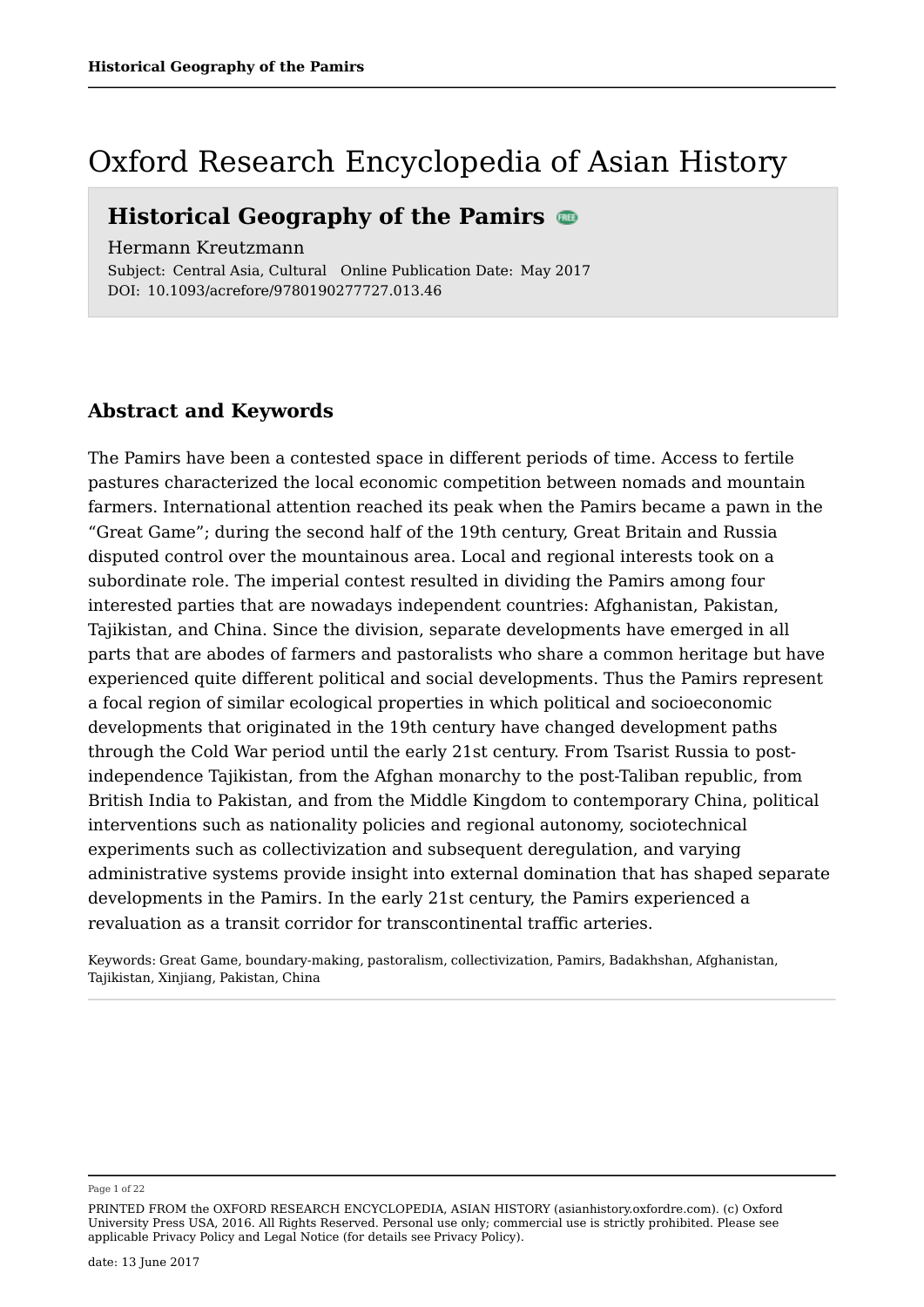# **Living in the Pamirs**

The Pamirs form one important passage zone between South Asia and Central Asia, or as 19th-century geographer Carl Ritter would have identified it in his monumental compilation on Asian geography in now-antiquated nomenclature—the Pamirs are located between Iran and Turan [Tajikistan], India and China.<sup>1</sup> In any respect, the region was quite remote and therefore the notion of the Pamirs is mainly that of a transition zone or an area for grazing livestock during summers (Fig. <sup>1</sup>). During the Middle Ages this observation was shared by travelers, such as Marco Polo, who wrote that the animals on the Pamirian pastures were especially healthy and quickly fattened on the rich fodder resources.<sup>2</sup> Over long periods of time the Pamirs have been perceived as a harsh and repulsive mountainous space, home to scattered evaders from authoritarian control and occasional hunters and trespassers. The remote Pamirian mountain regions are split between Afghanistan, Tajikistan, China, and Pakistan at their respective peripheries. The usage of the singular and plural term Pamir(s) has various disciplinary and historical roots.

Geologists refer to Pamir as an orographic mountain system that distinguishes itself from the Hindukush, Karakoram, and Kun Lun Shan, and which culminates in the Pamirian Knot. Local usage of Pamirs goes back to a multitude of high mountain pastures that are referred to in local vernaculars, meaning "high pasture." $^{\rm 3}$  The Pamirian interface represents a remote assemblage of high ranges, deeply incised valleys, and extensive plateaux embedded and placed between important population centers in Europe, India, Iran, and China.

Page 2 of 22

PRINTED FROM the OXFORD RESEARCH ENCYCLOPEDIA, ASIAN HISTORY (asianhistory.oxfordre.com). (c) Oxford University Press USA, 2016. All Rights Reserved. Personal use only; commercial use is strictly prohibited. Please see applicable Privacy Policy and Legal Notice (for details see Privacy Policy).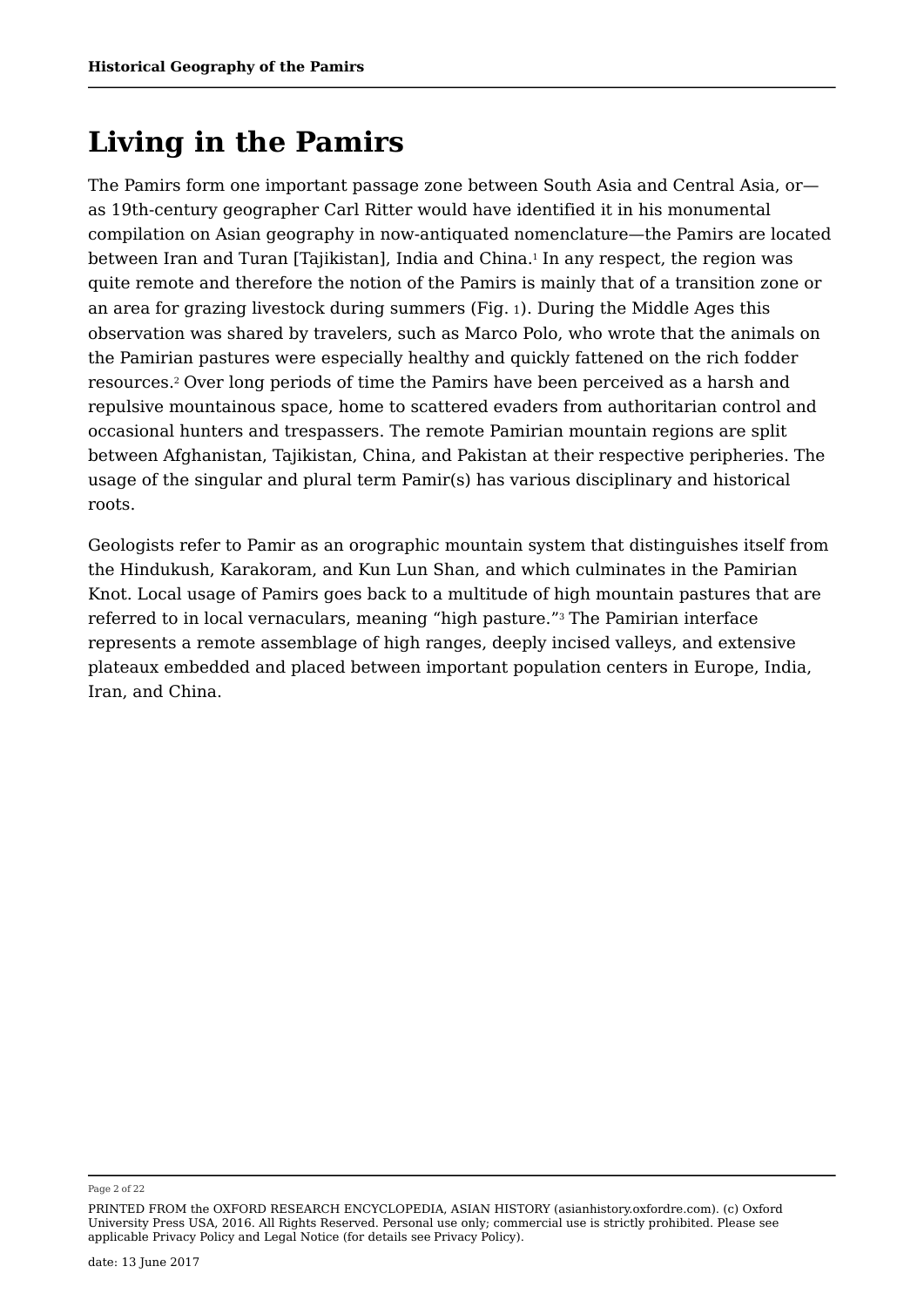

*Click to view larger*

*Figure 1:* The Pamirian region is located between the Alai and Hindukush Mountains in contrast to the lowlands of the Fergana Valley, the Bactrian plains, and the Takla Makan Shamo. In the 21st century, the region is divided between four countries: Afghanistan, Pakistan, Tajikistan, and the People's Republic of China.

Source: Modified from Hermann Kreutzmann, "Pamir or Pamirs. Perceptions and Interpretations," in *Mapping Transition in the Pamirs: Changing Human-Environmental Landscapes*, ed. Hermann Kreutzmann and Teiji Watanabe (Cham: Springer, 2016), 19. Design and © Hermann Kreutzmann.<sup>46</sup>

The specific ecology of the Pamirs is characterized by elevated mountain plateaux that range higher than 3,500 meters above sea level. Located in an extreme arid environment, the extensive grassy patches are nourished by glacier melt waters which replenish the groundwater tables close to the surface where fodder plants can survive. Most Pamirs expand over dozens to hundreds of kilometers and have lakes that are preferred settlement sites for the area's users. Few people lived permanently in the harsh mountain environment in earlier times, although artifacts have been recorded from seasonal visitors since the Stone Age. Even today the population density is very

low. Chinese pilgrims, such as Xuanzang, who traversed the mountain barrier between Central and South Asia in 644 CE addressed it as the Po-mi-lo, the Pamir Valley.4 Other pilgrims and travelers have described the Pamirs in its plateau-like appearance in Persian language as *bam-e dunya* (the roof of the world), in Kirghiz as *muztagh* (snowy mountains), or in Chinese as *tsungling* (onion mountains). The term "Pamir" is derived from local vernacular expressions for fertile high mountain pastures. The Wakhi inhabitants of the higher-lying valleys call their elevated grazing grounds *pamér*, a term and ascription in regular use even in the 21st century. $^{\rm 5}$  The Wakhi language belongs to the so-called Pamirian languages" within the Eastern Iranian language group that is predominantly represented in the Western Pamirs but has spread further south and east. 6

The fertile ground of the natural pastures seasonally attracted visiting pastoralists such as Kirghiz nomads from the Fergana Valley and the Kashgar oasis. Wakhi mountain farmers, who have depended on irrigated barley, beans, and wheat fields in modest oasis settlements in the valley bottoms, equally visited the Pamir pastures during summers. They followed a strategy of combined mountain agriculture which was based on the linkage of irrigated crop cultivation with mobile animal husbandry. The same holds true

Page 3 of 22

PRINTED FROM the OXFORD RESEARCH ENCYCLOPEDIA, ASIAN HISTORY (asianhistory.oxfordre.com). (c) Oxford University Press USA, 2016. All Rights Reserved. Personal use only; commercial use is strictly prohibited. Please see applicable Privacy Policy and Legal Notice (for details see Privacy Policy).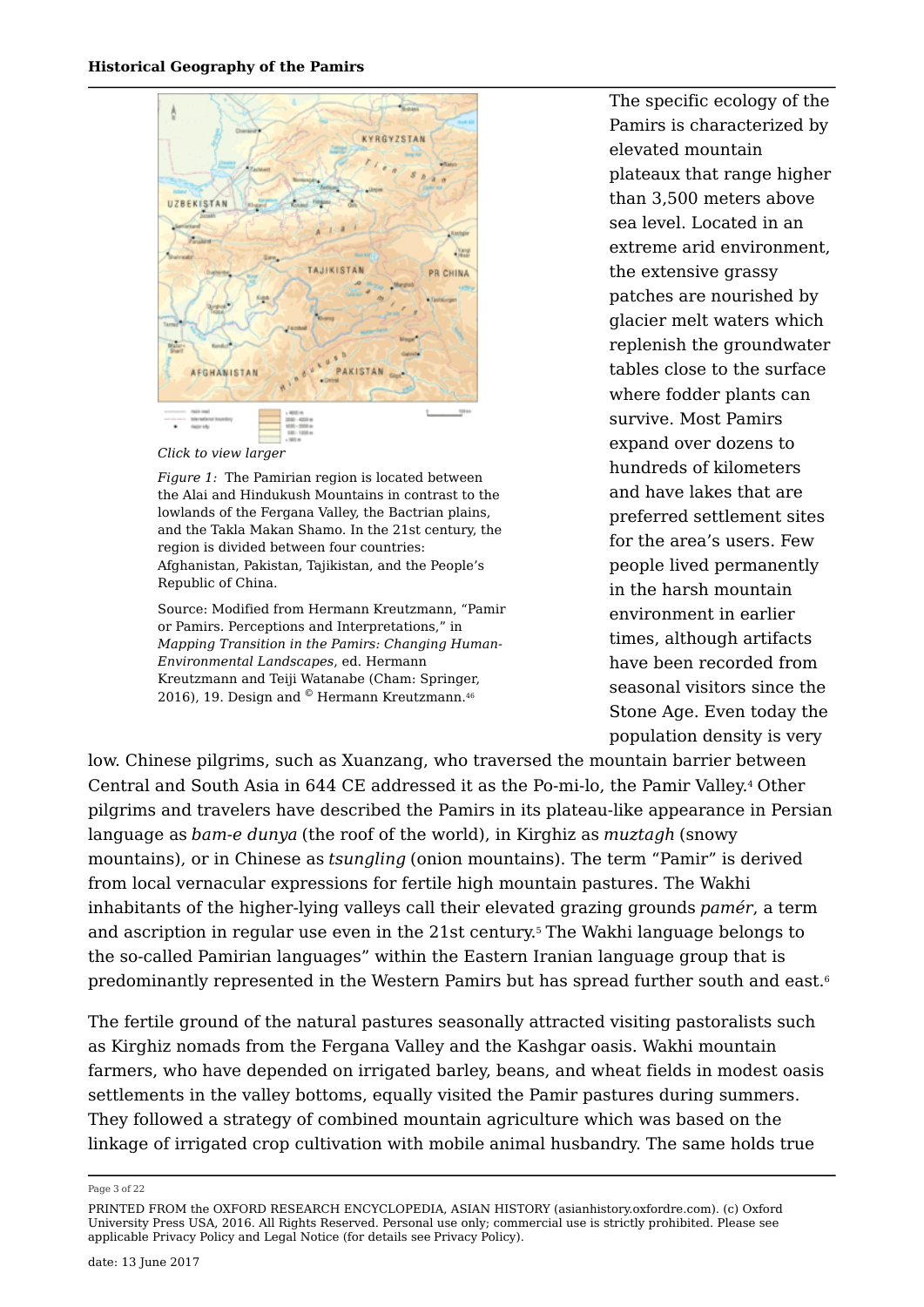for Pamirian people from other valleys in the Western Pamirs such as Bartangi and Shughni, as well as from the Taghdumbash Pamir in Sarikol located close to Tashkurgan (Fig. <sup>2</sup>). Occasional game hunters followed the tracks of ibex, Marco Polo sheep (*Ovis ammon polii*), and snow leopards (*Panthera uncia*) during cold seasons into the remote plateaux.

The Kirghiz and Pamirian communities were both settlers and frequent visitors of the Pamirs. Both have been distinguished by their faith and "traditional" occupation. Kirghiz belong to the Sunni denomination of Islam and look back on a nomadic-pastoral tradition that was shaped by mobility and animal husbandry. Wakhi and other Pamirian dwellers belong to the Ismaili denomination of Islam and can be termed as combined mountain farmers who have applied a dual approach of resource utilization that is based on irrigated crop cultivation and livestock keeping. 7



*Click to view larger*

*Figure 2:* Seven major Pamirs and seven smaller ones can be referred to as "the Pamirs." They are mainly positioned in the mountainous interface north of the subcontinental watershed between Central and South Asia. In the heart of the Pamirs originates the Oxus river system, nowadays better known as the Panj River in its upper reaches and Amu Darya further south as the major artery between the Pamirs and the Aral Sea. The Western Pamirs are composed by the deeply incised valleys that flow eastwards toward the Panj River such as Vanj, Bartang, Gunt, and Shakhdarra. The extensive Pamirian plateaux are found in the north–south sequence from Khargushi, Rang Köl, Sariz, Alichur, Pamir-e Kalan, Pamir-e Khurd, and the Taghdumbash Pamir a bit further east. Design and  $^{\circ}$  Hermann Kreutzmann. $^{47}$   $\hfill \blacksquare$ 

For generations, the pasture potential seems to have been the major local, economically viable resource that attracted visitors from outside. As a rule, Pamirian dwellers who had settled here sought other sources of income in addition to what support their agricultural and pastoral practices provided.8 Those other attractions were connected with transport services for caravans of pilgrims and traders or with gemstone mining. At the same time, the Pamirs functioned as "regions of refuge," places where people tried to escape slave hunters and evade heavy taxation or detrimental influences from neighboring potentates. Most permanent settlements

remained rather small or functioned as seasonal abodes only.

Page 4 of 22

PRINTED FROM the OXFORD RESEARCH ENCYCLOPEDIA, ASIAN HISTORY (asianhistory.oxfordre.com). (c) Oxford University Press USA, 2016. All Rights Reserved. Personal use only; commercial use is strictly prohibited. Please see applicable Privacy Policy and Legal Notice (for details see Privacy Policy).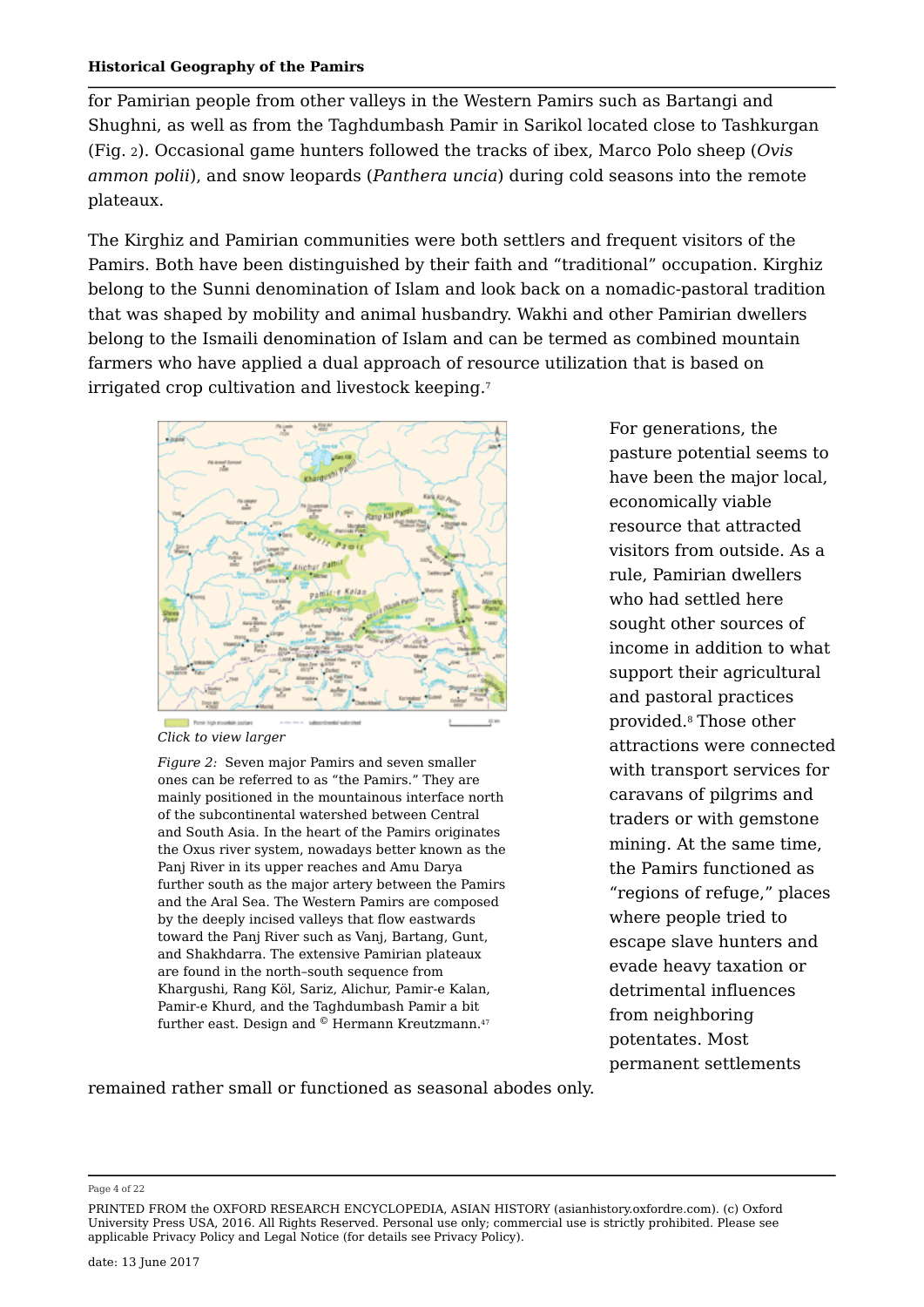## **Contested Borders and Divided Spaces**

Attention to the sparsely inhabited mountain region changed when the Pamirs received some fame as dangerous, remote, and uncontrolled spaces by colonial powers and empires. The 19th-century "Great Game"*—*a popular phrase to describe the struggle for territorial gains without fighting a war*—*is often interpreted as a dual contest between Russia and Great Britain for Central Asian dominance. Regional powers such as Afghanistan and China—as well as other contenders such as the ruling elites of Badakhshan, Bukhara, Kashgaria, and Kashmir—are grossly neglected as equally interested parties in the struggle for expanding their spheres of influence. All competitors aimed to further extend their control of the mountains. Knowledge gathering by external investigators followed in a big style which targeted on reducing the so-called blank on the map in a no man's land or to fill-in cartographic voids.<sup>9</sup> The Pamirs have formed a space in between that has posed its own challenges.

Explorers, geographers, diplomats, and spies have attempted to grasp the Pamirs' commercial value and ecological and strategic properties. Most observers have emphasized the pastoral potential for local dwellers and scrutinized the travel conditions and supply situation for armies and visitors. $^{\scriptscriptstyle 10}$  The beginning of increased interest in remote mountain regions came along with the search for the origin and sources of major rivers. John Wood and Mikhail Veniukov were the British and Russian pioneers along the course of the Oxus who have inspired generations to come to refine the geographical knowledge about the Pamirs.11 Their separate explorations in a highly competitive race for territorial dominance and acquisition for geographical knowledge during the second half of the 19th century raised the question of borders, boundaries, frontiers, limits of control, and spheres of influence. The roadmap was prepared for a confrontation between Great Britain and Russia, and of both empires with Afghanistan and China.

After the publication of a Russian map had set the stage and defined the narrow topographical understanding of the Pamirs a British answer was provided by Lord Curzon, the hawkish advocate of an active frontier policy. His treatise on the "Pamirs and the source of the Oxus" summarized the state of knowledge about the Pamirs and its strategic importance for British India. $^{12}$  The heated race for territorial domination and creation of imperial spaces led to a number of considerations how to deal with conflicting interests. Few public voices were opposing the appropriation of further space in High Asia. In Great Britain, liberal circles and self-appointed advocates articulated the threat for local people living in the Pamirs and suggested a neutralization of the region. The founder of the Oriental Institute and England's first mosque at Woking and anti-slavery activist, Gottlieb Wilhelm Leitner, was a regular critical commentator of British imperial designs and wrote numerous articles for journals and British newspapers on this issue. 13He demanded a neutralization of the Pamirs; no imperial power would have the right to interfere in local affairs. The representatives of a forward policy would not listen to such reasoning. Well-known novelists such as Rudyard Kipling and Fyodor M. Dostoevsky

Page 5 of 22

PRINTED FROM the OXFORD RESEARCH ENCYCLOPEDIA, ASIAN HISTORY (asianhistory.oxfordre.com). (c) Oxford University Press USA, 2016. All Rights Reserved. Personal use only; commercial use is strictly prohibited. Please see applicable Privacy Policy and Legal Notice (for details see Privacy Policy).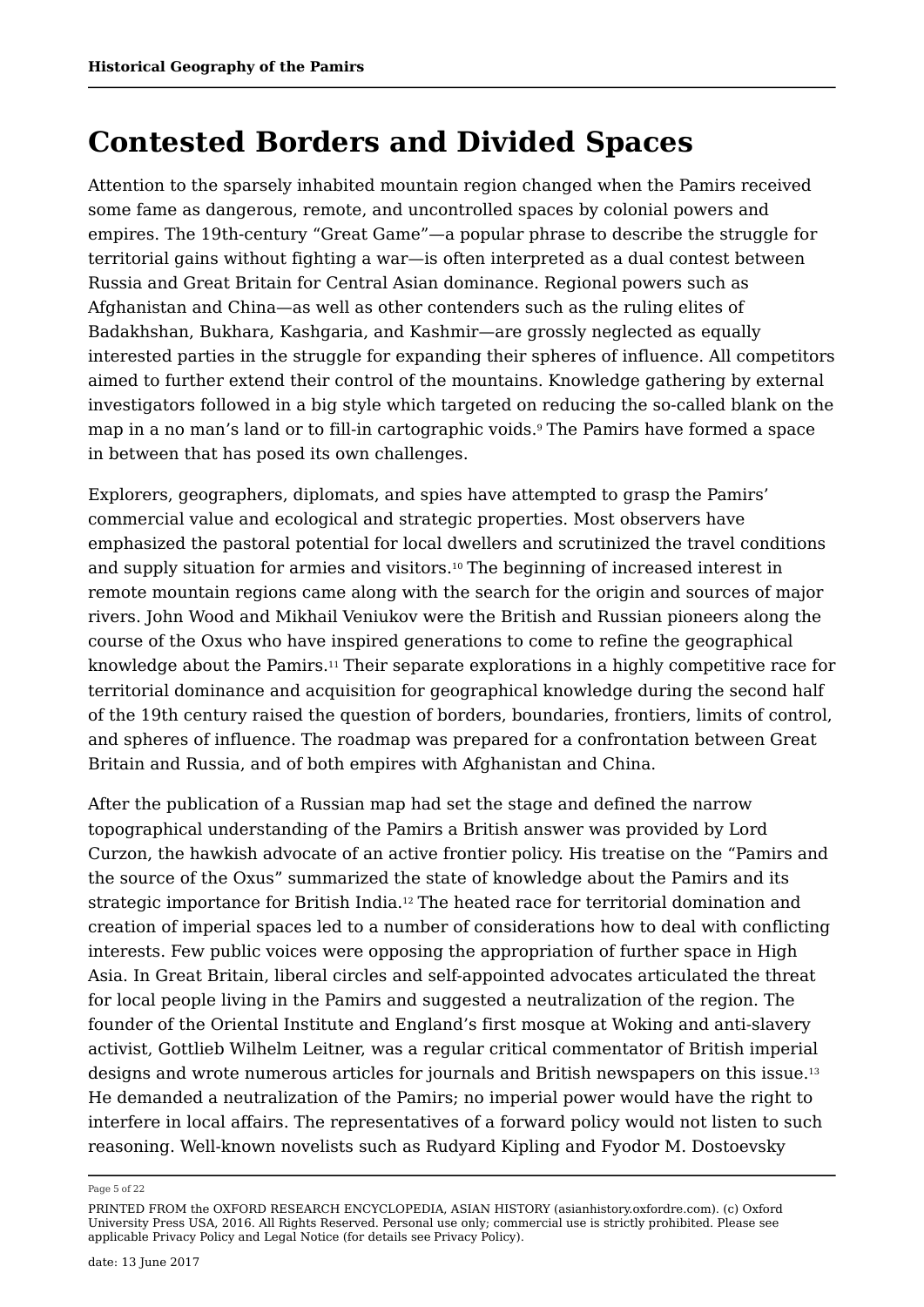justified territorial interference as part of the "white man's burden" or their "mission for the promotion of civilisation" respectively to "civilise" mountain dwellers, nomads, and steppe farmers.14 In his essay "What Does Asia Mean to Us?," Fyodor Dostoevsky added the notion that Russia and Asia had common traits and that Russia was only returning to Asia. In heating up the debate in Russia and advocating more activities in conquests he concluded: "But, I repeat, if you're afraid of England, then don't leave your house!"<sup>15</sup> The gamble continued and was dominated by the two contestants.

The final decades of the 19th century saw the application of European blueprints in dividing contested spheres of influence. Boundary-making was a bilateral process between Great Britain and Russia, governed by the logic of avoiding a common border of both superpowers. Afghanistan and China functioned as subaltern parties in the negotiations. The "thalweg" or "stromstrich" of a river was the preferred border line; the river course could not everywhere be followed, especially in the high mountain areas of the Pamirs other options were discussed and borderlines preferably followed mountain crests.16 The Amir of Afghanistan had to sign an agreement in 1893 that delineated the Durand Line, the present boundary between Afghanistan and Pakistan, which confirmed the neutralization and creation of Afghanistan as a buffer state. The remaining border section in the Pamirs was demarcated by a joint Anglo-Russian boundary commission in 1895.17 As an effect of boundary-making, the European model led to the division of former principalities. The Darwaz, Roshan, Shughnan, Gharan, and Wakhan regions were divided in two parts, with the river functioning as the agreed-upon border line. The northern section of the previously independent principality of Wakhan and the Pamirs were integrated into the Emirate of Bukhara and the Pamir Vilajat of Russian Turkestan.

After the foundation of Tajikistan the northern part of Wakhan vanished as an independent unit and became a section of Rajon Ishkashim in Gorno-Badakhshan (Mountain Badakhshan) in 1932 and the toponym Wakhan was extinguished as an administrative term. The southern section was given as the northeastern-most extension of the Amir of Afghanistan's controlled area. Abdur Rahman Khan's demand for more territory in the Pamirs was declined by the superpowers. Afghan Wakhan became an integral part of the Afghan province of Badakhshan; bureaucrats were appointed in Kabul and controlled the administration and borders. Wakhan Woluswali has formed a district in Afghan Badakhshan since.

The former ruler of Wakhan, Mir Ali Mardan Shah, had fled his country in 1883, followed by one quarter of the population. They took refuge first in Chitral and then in Ishkoman, which was part of the Gilgit Agency under British and Kashmiri administration. The division of the petty, poor, and rather powerless fiefdoms had followed the European zeitgeist of boundary-making along rivers. Dividing principalities and areas of common languages and traits in the Pamirs was quite similar with creating all other international boundaries of Afghanistan that have been bones of contention and conflict until today. 18These borders were permeable and played an important role in the movement of migrants and refugees in their attempt to evade certain controls and limitations. At the same time

Page 6 of 22

PRINTED FROM the OXFORD RESEARCH ENCYCLOPEDIA, ASIAN HISTORY (asianhistory.oxfordre.com). (c) Oxford University Press USA, 2016. All Rights Reserved. Personal use only; commercial use is strictly prohibited. Please see applicable Privacy Policy and Legal Notice (for details see Privacy Policy).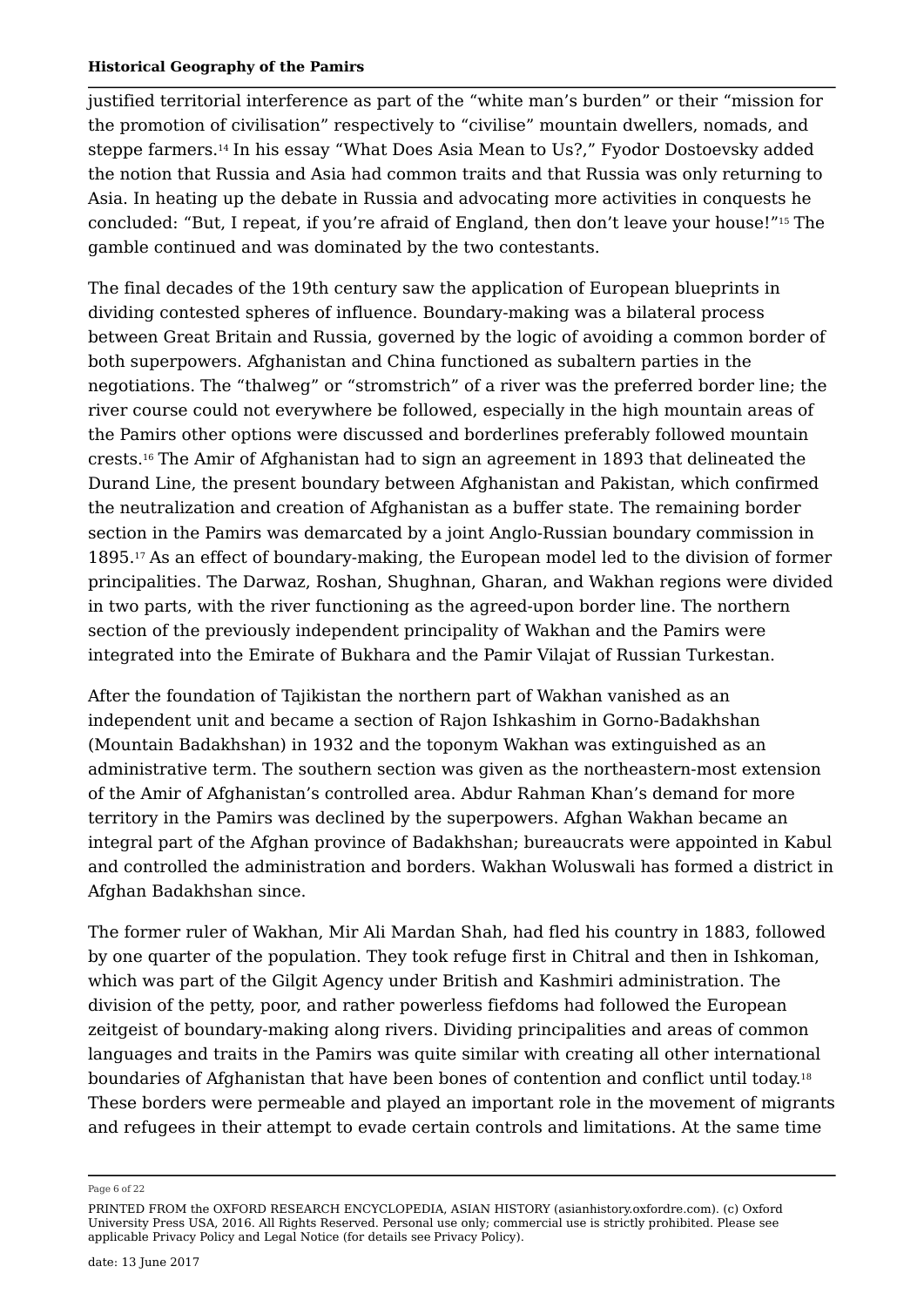these boundaries supported separate developments that were linked to ideologies and politics in the respective administrative entities.

## **Effects of Boundary-Making in Gorno-Badakhshan**

Tsarist administration in Russian Turkestan effected quite dissimilar developments than would take place in the remote Pamirian corner of Afghan Badakhshan, especially after 1895, when all international borders were demarcated. These differences were aggravated after the October Revolution. It took more than a decade before the effects of the revolution in Russia became felt in the Pamirs. In June 1923, the reorganized administrative structure within the Soviet Union had incorporated the Pamir regions into the Turkestan Autonomous Soviet Socialist Republic as an independent district: Vilajat Gorno-Badakhshan. Two years later, the *Gorno-Badakhshanskaya Avtonomnaya Oblast'* was founded as an autonomous district within the Autonomous Socialist Soviet Republic of Tajikistan.19 These administrative changes would trigger a multitude of reforms in infrastructure development, education, and economic and social organization.

Soviet-style modernization efforts had reached the remote corners of the Pamirs. A motor car first crossed the Akbaital Pass (4655 meters) in June 1934; the *Pravda* newspaper carried the headline in Moscow: "A car at the altitude of 5 kilometres." $^{\rm 20}$  The Pamir Highway was inaugurated as a symbol of technological superiority and modernity. The road artery was meant to function only as an internal supply line within the Soviet Union. The Pamir Highway fascinated the ideological and imperial contenders across the borders as no other power had achieved such a feat to date. $^{21}$  Its opening coincides with the closure of international borders for people's movement and commercial exchange. The external boundaries of Gorno-Badakhshan were practically closed by 1935; all official trade with Afghanistan, British India, and China had ceased to exist for more than half a century to come. $^\mathrm{22}$  The 1930s were the period of socialist reforms and the implementation of Stalin's purges among party members.

The Pamirian leader Khurram Bokiev was appointed as First Secretary of the Communist Party of *Gorno-Badakhshanskaya Avtonomnaya Oblast'* and became a member of the Central Communist Party Committee of the Soviet Union in 1930, motivating Pamirian dwellers to cooperate in collectivization efforts. Seven years later, Bokiev was arrested; he died in a Siberian concentration camp in 1939. $^{\rm 23}$  The period is furthermore characterized by a battle against the Ismaili-Shia belief of the Pamirians. $^{\rm 24}$  Many religious leaders (*p€r*) were arrested; others fled across the Panj River to Afghan Wakhan or Chitral. The *p€r* of Shirgin took residence in the former capital of undivided Wakhan in Qala-e Panja. The socialist reforms resulted in the expropriation of village lands and the creation of collective farms (*kolkhoz*); modern agricultural techniques and new crops were introduced. The supply situation with food items and goods of daily and episodic

Page 7 of 22

PRINTED FROM the OXFORD RESEARCH ENCYCLOPEDIA, ASIAN HISTORY (asianhistory.oxfordre.com). (c) Oxford University Press USA, 2016. All Rights Reserved. Personal use only; commercial use is strictly prohibited. Please see applicable Privacy Policy and Legal Notice (for details see Privacy Policy).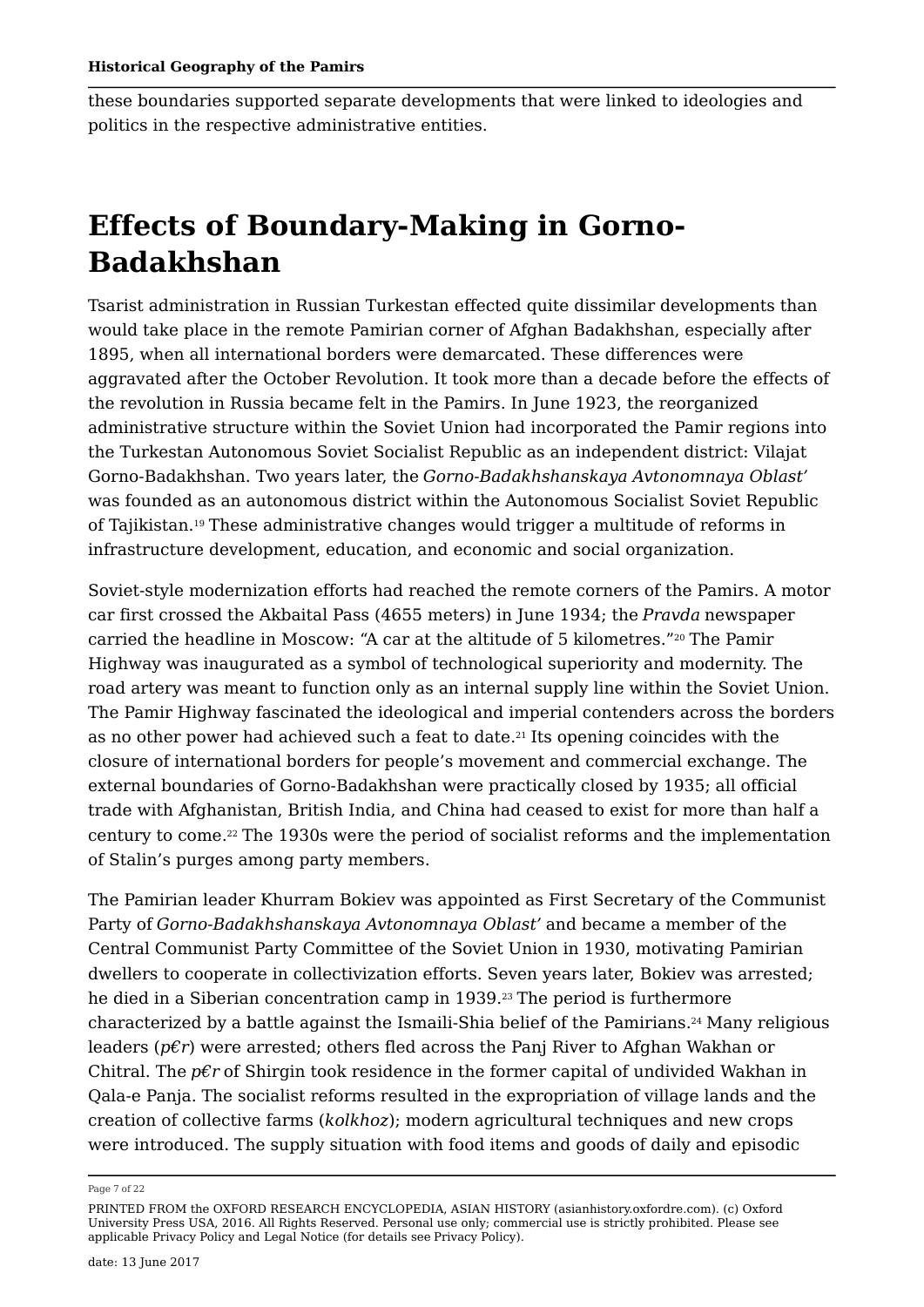usage improved and contributed in the long run to avoiding previously well-known periods of famine and shortages. Kirghiz nomads were sedentarized and organized in herders' collectives.

The central planning institutions (*gozplan*) attributed mainly pastoral usage to the Pamirian regions; crop faming was grossly neglected as a source of local sustenance. The basic supplies were delivered from far away; the collective farms were reorganized as state farms (*sovkhoz*) of strategic importance along the border. Some Pamirians were forcefully evacuated and resettled in cotton farms of Tajikistan's lowlands. The introduction of educational and health institutions significantly improved the living conditions. Autonomy and nationality policies, through which the "backward" people of the Pamirs were supposed to become equal citizens of the Soviet Union at a faster pace, were applied. Neighbors looked enviously toward the Soviet Pamirs when educational and living standards were at stake. Several intellectuals and scientists of Tajikistan have originated from the Pamirs. Their families often took residence outside the Pamirs and some only returned there during the civil war (1992–1997) after Tajikistan's independence to seek temporary refuge with relatives. Nevertheless, the Tajik Pamirs have proved wrong the modernization theory promise of continuously growing wealth; their inhabitants have experienced a severe loss of quality of life and downfall of socioeconomic standards during the last quarter century.

# **Revolution and Reforms in Sarikol and the Taghdumbash Pamir of China**

With a time delay of one generation, the Chinese Revolution of 1949 followed the Soviet role model in "modernizing" the rural areas and attempted similar reforms in Sarikol. For the first nine years, Soviet consultants advised the Chinese Communist Party to implement similar autonomy and nationality policies all over the country. The breakup of cordial Sino-Soviet relations in 1958 coincided with a phase of major changes in the Chinese Pamirs. The "Great Leap Forward" policies and the so-called democratic reforms had led to a new social setup in Pamirian people's communes (*renmin gongshe*), which controlled all rural resources and organized economic activities. The production brigades (*dadui*) at Kara Köl, Dafdar, and Paik enjoyed central supply lines for basic nutrition and clothing. Previously, Kirghiz nomads had seasonally visited the Kara Köl Pamir (above 3600 meters) during summers and left them during the cold season for staying with their herds in the Kashgar oasis (1200 meters). The post-revolution planners forestalled these seasonal migrations and forced the Kirghiz to become stationary herders on a permanent basis in their elevated summer camps in the Chinese Pamirs. This intervention changed their mobility patterns from an annual migration of 280 kilometers to a meagre five to ten kilometers covered within the Pamir plateaux.

Page 8 of 22

PRINTED FROM the OXFORD RESEARCH ENCYCLOPEDIA, ASIAN HISTORY (asianhistory.oxfordre.com). (c) Oxford University Press USA, 2016. All Rights Reserved. Personal use only; commercial use is strictly prohibited. Please see applicable Privacy Policy and Legal Notice (for details see Privacy Policy).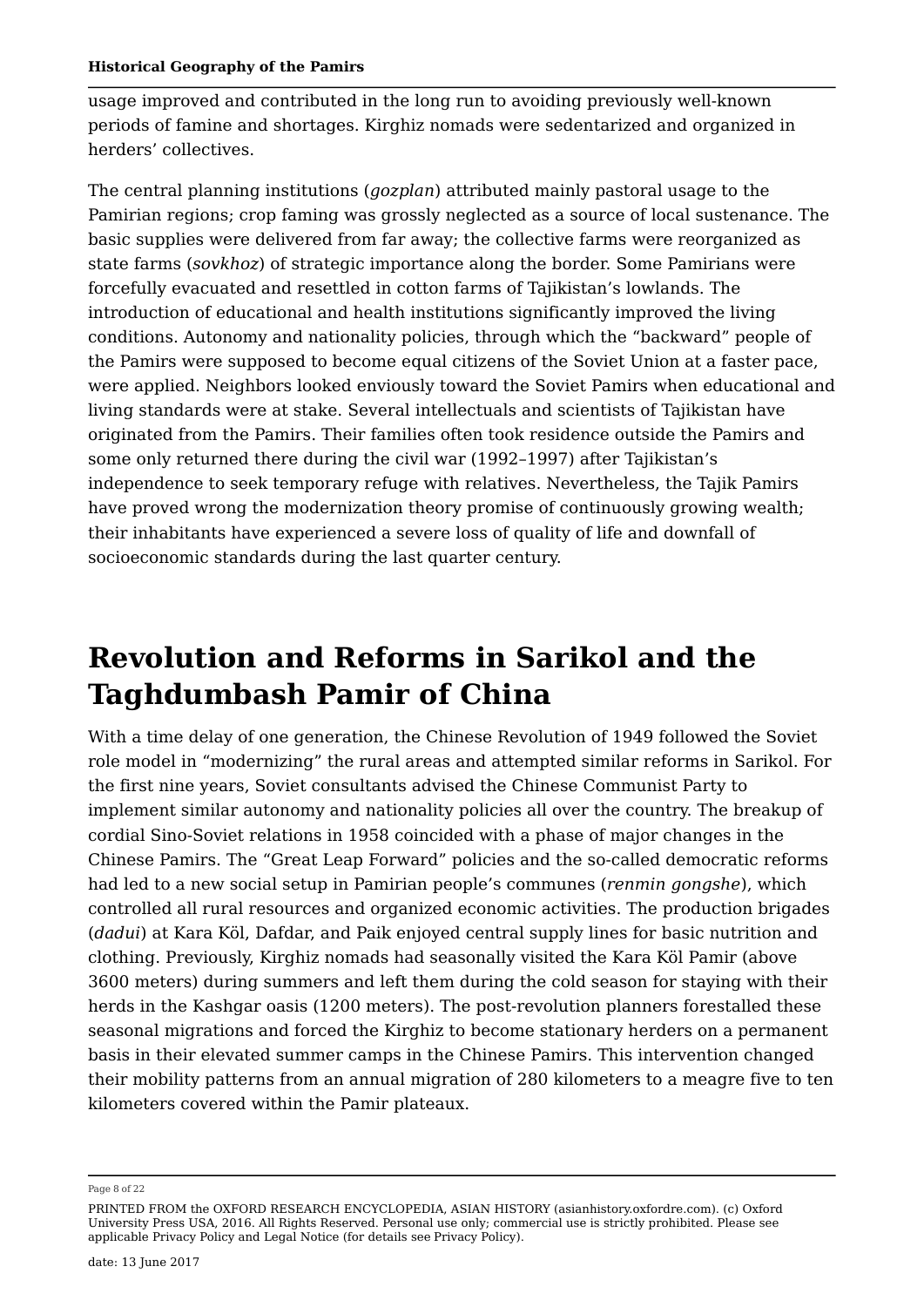

*Click to view larger*

*Figure 3:* The settlement regions of Kirghiz and Wakhi can clearly be distinguished in the Pamirs. The outcome of various settlement processes has led to the exchange of territories that were controlled by either group. Gojal in Gilgit-Baltistan was a Kirghiz pasture prior to the resettlement of Wakhi refugees in several oases in the 19th century. Such exchanges have taken place in the Taghdumbash Pamir, where the Chinese government settled Wakhi in Dafdar, a pasture area formerly used by Kirghiz only, in 1894. Wakhi of Afghan Wakhan have reclaimed certain pastures in the Great and Little Pamirs that were used by Kirghiz prior to their majority exodus in 1978 to Pakistan and subsequent resettlement in Turkey. Design and © Hermann Kreutzmann.

Nationality policies in the aftermath of the 1953 population census and the classification of fifty-one nationality minorities (*shaoshu minzu*) had resulted in the identification of two groups as permanently inhabiting the Chinese Pamirs: Kirghiz and Tajik (Fig. <sup>3</sup>). The latter term is an adopted generic classification for all Ismaili and Pamirian speakers in China while Kirghiz are identified as speakers of their own language and as Sunni Muslims among others.<sup>25</sup> Sedentarization of nomads in permanent winter quarters and collectivization of agricultural resources were the principle outcomes of autonomy and minority policies. Sarikol

and Taghdumbash Pamir were linked to the Chinese road system in 1958 and externally supplied with goods from government depots.

Twenty years later, Deng Xiaoping's reforms, termed the "four modernizations," (*si hua*) reintroduced privatized agricultural enterprises and have made Kirghiz pastoralists affluent livestock breeders with growing herds that supply the Kashgar market with valuable meat and other products from animal husbandry. Livestock numbers increased significantly and made pastoralism in the Kara Köl Pamir more profitable than in all other Pamirian regions. Since 2009, a new development has taken place that is embedded in the Chinese government's plan of the "great development of the West" and the "Rangeland Ecological Replacement Programme." The observation of overgrazing and pasture degradation has led the authorities to pursue an enforced termination of formerly enjoyed individual utilization rights and to plan the "final" sedentarization of all "nomads." In the case of the Kirghiz, a new town has been established in Bulunkul Xiang which eventually is supposed to become the home of all Kirghiz pastoralists who have been scattered in different camps of the Kara Köl Pamir.<sup>26</sup> Here Chinese modernization

Page 9 of 22

PRINTED FROM the OXFORD RESEARCH ENCYCLOPEDIA, ASIAN HISTORY (asianhistory.oxfordre.com). (c) Oxford University Press USA, 2016. All Rights Reserved. Personal use only; commercial use is strictly prohibited. Please see applicable Privacy Policy and Legal Notice (for details see Privacy Policy).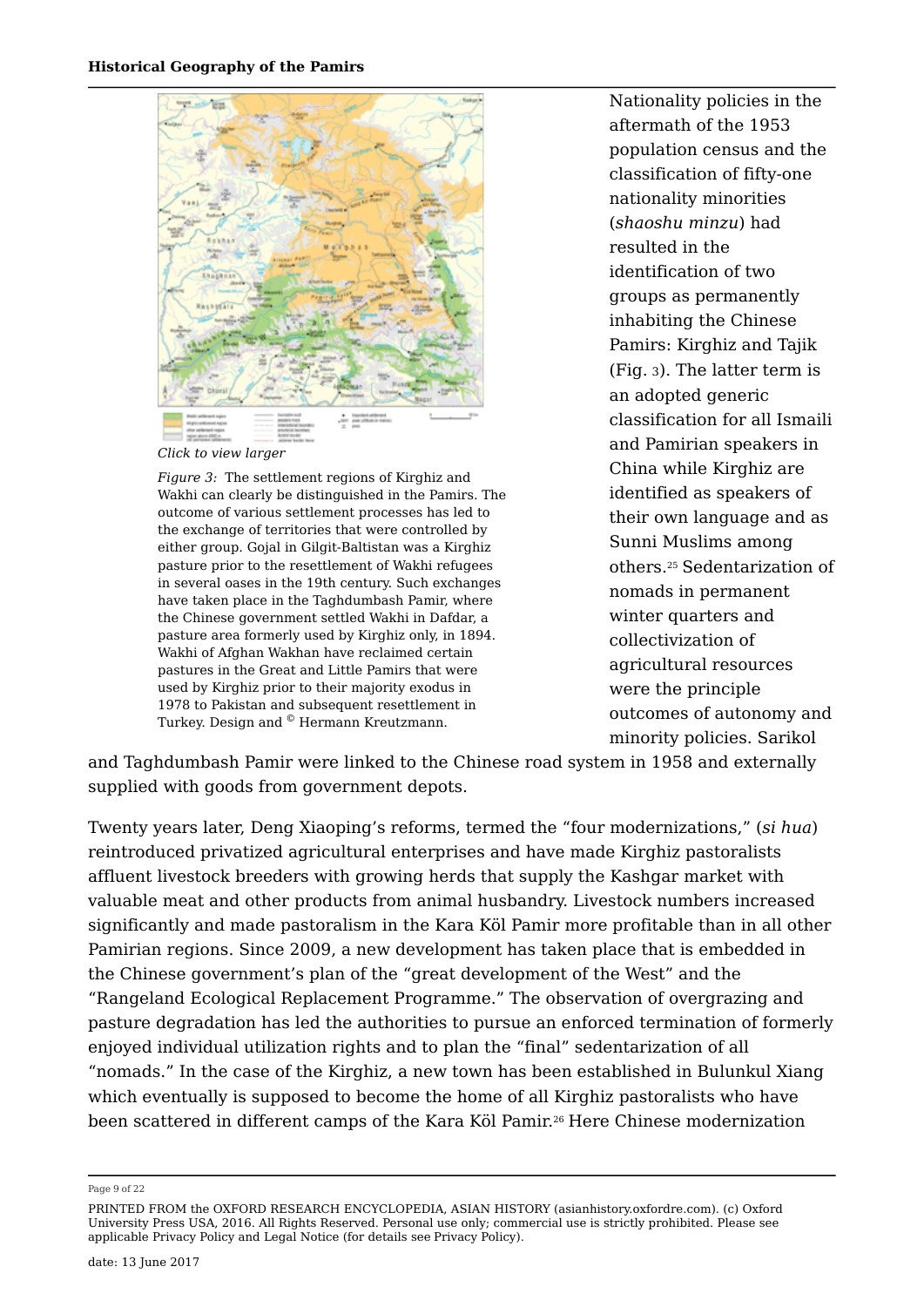policies have reached the remote corners of the Pamirs and are instrumental in changing lifestyles and occupations.

### **Sustenance in the Afghan Pamirs**

Similar developments cannot be reported from the Afghan Pamirs. The Pamirian regions in the mountainous province of Badakhshan, such as Darwaz, Roshan, and Shughnan, were cut off from any communication each winter; not much has changed in the accessibility of the Shewa Pamirs (see Fig. <sup>2</sup>) to date when it comes to supplies after snowfall. Nevertheless and probably surprisingly, behind seasonally closed mountain passes an educated elite originates from Shughnan that is cut-off from infrastructure assets, but Shughni well-educated migrants have found employment outside the region; in a similar manner, migrants from Darwaz played a significant role in Afghan bureaucracy and politics. The Afghan Pamirs were leading a separate existence in terms of infrastructure development, economic exchange, and social transformation during the monarchy and afterward. The Afghan government commissioned a consultancy report to assess the situation in Afghan Badakhshan in 1976.

Also, very few outsiders visit Badakhshan which means that trade as a whole is poorly organized. It is, therefore, quite understandable that the nomads moving every summer to their pastures in Badakhshan and every fall back to their winter pastures benefit from the prevailing situation by importing goods to Badakhshan at high prices and paying low prices for Badakhshan products to be exported from Badakhshan. 27

No roads were leading into the Afghan Pamirs whose inhabitants were enviously looking across the Panj River and viewing Soviet progress in infrastructure assets. The weak economy of Afghanistan failed to invest in the mountainous infrastructure, and the situation hardly improved after the demise of the king. The major exchange option for Pamirian dwellers was to become migrant laborers (*mazduri*) during the poppy harvest in lower Badakhshan or to offer their services for manual labor in the bazaars. In the 1970s, the Amir of Afghanistan, Zahir Shah, introduced trophy hunting in the Great Pamir, which ceased to exist after the Saur Revolution in 1978 and the following civil war. In the early 21st century, international nongovernmental institutions have tried to reestablish trophy hunting in the "Big Pamir Wildlife Reserve" and mountaineering as an off-farm source of income. The Pamirian dwellers were dependent on their local agricultural resources.

Among the Kirghiz, leader Khan Rahman Qul had managed to become a very affluent entrepreneur.<sup>28</sup> He commanded substantial herds which were sold to itinerant traders or brought to the Kabul bazaar during an annual trade caravan by the Kirghiz themselves. Their fate of the Kirghiz community significantly changed when Rahman Qul decided in 1978 to lead his group out of Afghanistan into temporary exile in Pakistan. His answer to an imminent danger in the aftermath of the Saur Revolution was substantiated after

Page 10 of 22

PRINTED FROM the OXFORD RESEARCH ENCYCLOPEDIA, ASIAN HISTORY (asianhistory.oxfordre.com). (c) Oxford University Press USA, 2016. All Rights Reserved. Personal use only; commercial use is strictly prohibited. Please see applicable Privacy Policy and Legal Notice (for details see Privacy Policy).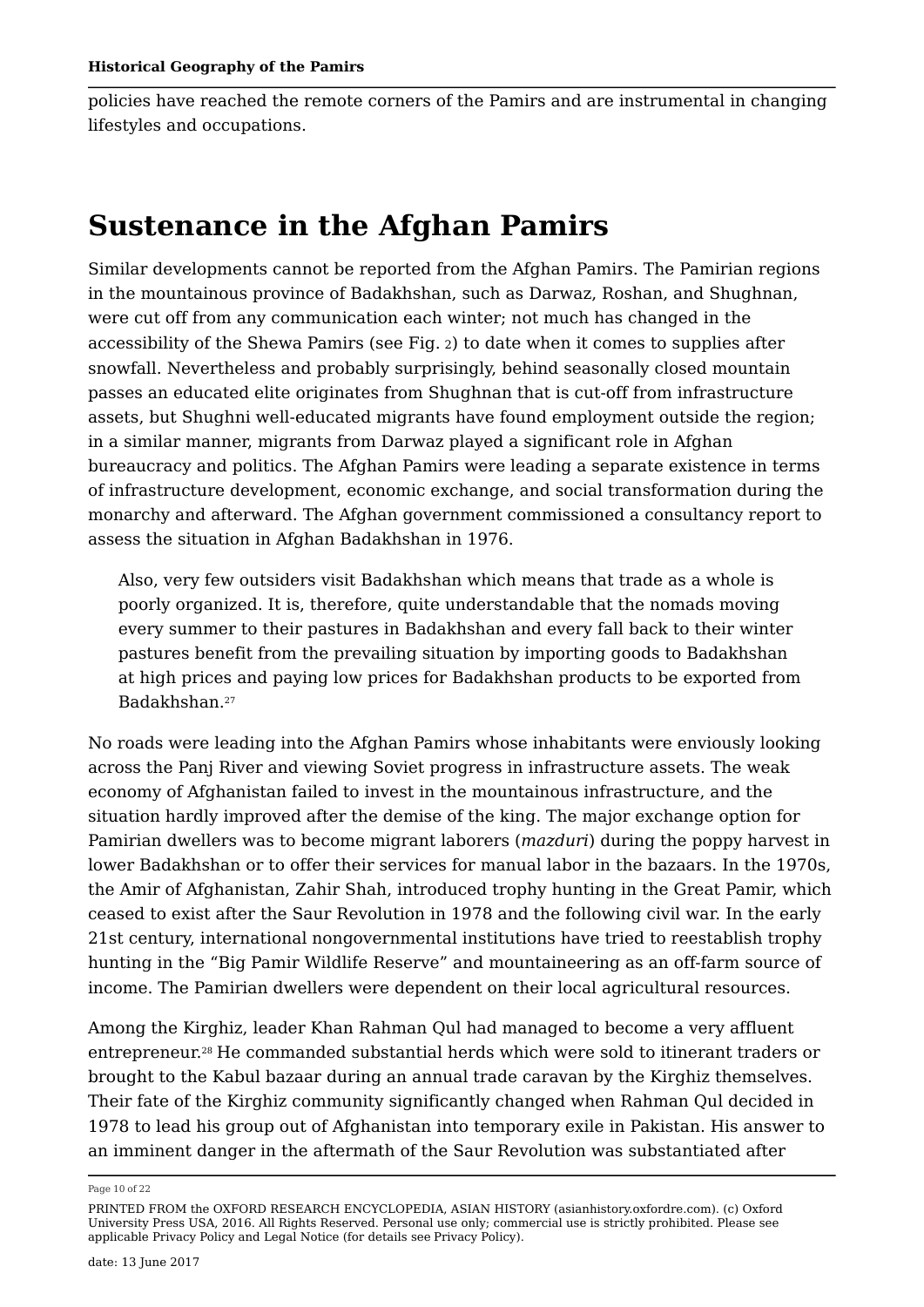Soviet troops entered Afghanistan after December 1979 and established an army station in the Little Pamir close to Bozai Gumbaz. Though they had expected to return home after a short while, the majority of the Kirghiz followed Rahman Qul in 1982 when the Turkish government had offered to resettle them in Eastern Anatolia. A smaller group did return to the Afghan Pamirs and has led a difficult and independent life there since.

International donors have regularly organized humanitarian support caravans from Tajikistan so the group in the Afghan Pamirs can avoid famine in times of failing supplies from Afghanistan and Pakistan. Their Wakhi neighbors (see Fig. <sup>3</sup>), who in former times exchanged wheat for livestock products, have been themselves in a very difficult supply situation since the collapse of the Najibullah regime in Kabul and the ensuing takeover by the Taliban. Some crossed the border into Pakistan and have worked there as migrant laborers. To live from the land became more difficult when former exchange patterns failed and sources of off-farm income dried up. The living conditions further deteriorated as opium users increased among the Kirghiz. Businessmen from Badakhshan exchange opium for livestock. At the beginning of the 21st century the herds of all approximately 235 Kirghiz households were smaller than the single one their former Khan Rahman Qul possessed prior to 1978. $^{\rm 9}$  Afghan Badakhshan has been controlled by the commanders of the Northern Alliance, who have taken more than their toll from the impoverished mountain farmers to protect Badakhshan from Taliban attacks. Afghan Wakhan has been a comparatively impoverished region throughout its history and has not been in the position to make any significant change since there are only few niches to generate income from.

Page 11 of 22

PRINTED FROM the OXFORD RESEARCH ENCYCLOPEDIA, ASIAN HISTORY (asianhistory.oxfordre.com). (c) Oxford University Press USA, 2016. All Rights Reserved. Personal use only; commercial use is strictly prohibited. Please see applicable Privacy Policy and Legal Notice (for details see Privacy Policy).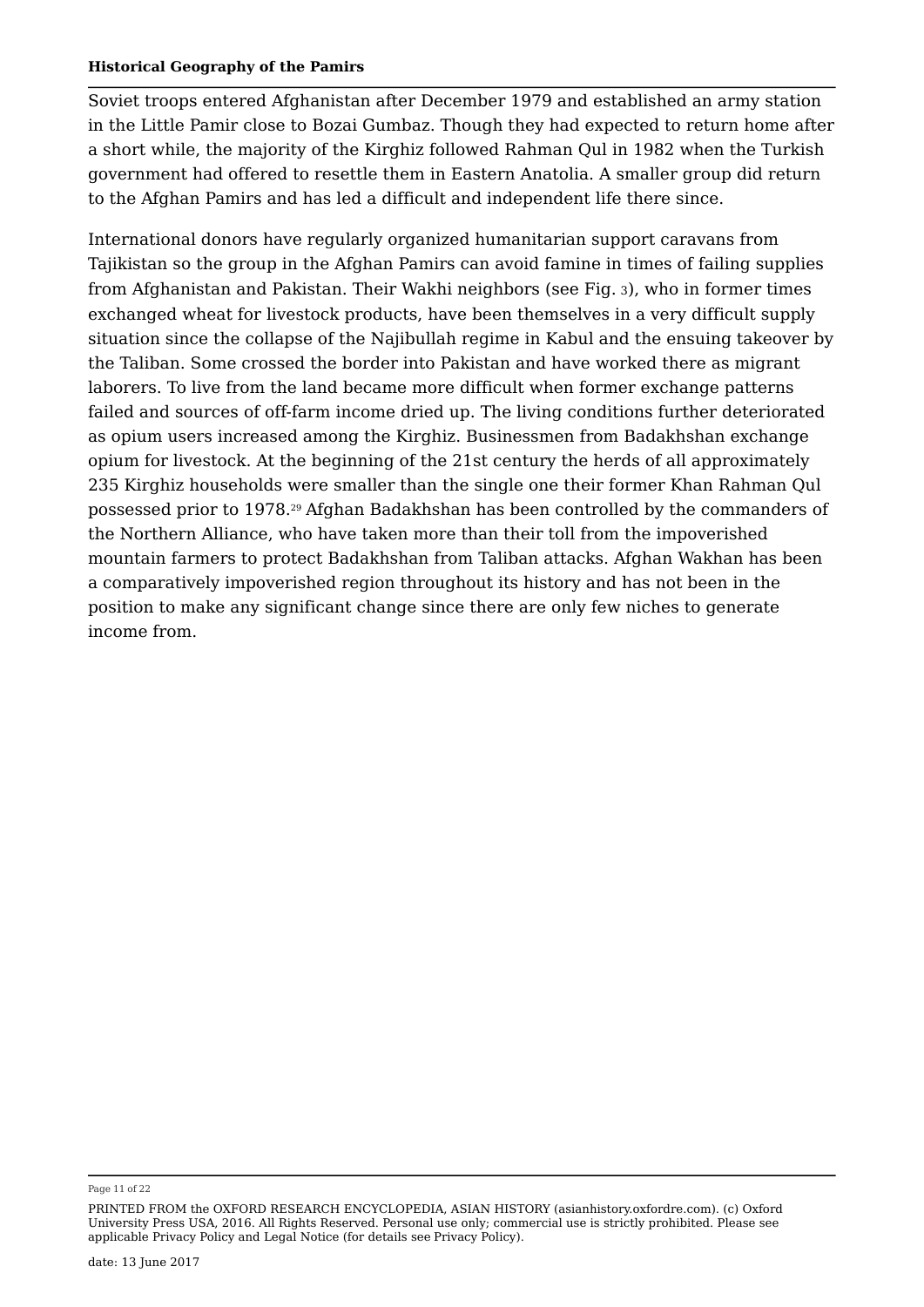## **Ismaili Modernization in Gojal**

Pakistan has no special legislation for nationalities or ethno-linguistic minorities, which is quite similar to the clauses in Afghanistan's constitution. But Gilgit-Baltistan is still under special legislation as it has remained a disputed territory in the Kashmir conflict between India and Pakistan. Since at least the 18th century, Kirghiz and Wakhi have come to Gilgit-Baltistan and Chitral as migrants, pastoralists, settlers, and often as refugees who have remained in the region (most of the Wakhi) or have left after some years for a further destination (most of the Kirghiz). The comparatively small Shimshal Pamir in Gilgit-Baltistan has remained a valuable pasture resource of Gojal in the upper Hunza Valley (see Fig. <sup>2</sup>). Gojal has become a "region of refuge" for Wakhi mountain farmers since the second half of the 18th century. In different waves settlers have arrived and cultivated the former barren lands and combined crop cultivation with the utilization of *pamér* that Kirghiz nomads had previously used as pastures. 30

Marital relationships existed between the rulers of Hunza and Wakhan, and these were instrumental when refugees from Wakhan were seeking a safe haven across borders. Wakhi were accepted by the rulers (*tham*) of Hunza as welcome suppliers of dearly needed foodstuffs and animal products. The Wakhi paid higher taxes than anybody else to the ruling elite in Hunza. $^{\rm 31}$  For many generations, Wakhi were excluded from nonagricultural services. Their fate significantly changed when Ismaili community organizations introduced schooling for boys in the 1940s and for girls a generation later in the framework of the Aga Khan Development Network. In the 21st century, Gojal has become one of the leading areas in northern Pakistan in terms of literacy.<sup>32</sup> Migrants from Gojal have left agriculture and turned to better-paid professional occupations; their remittances sustain the life of relatives back home in the mountains. $^{\rm 33}$  Wakhi do not live only in Gojal; there are communities in Ishkoman, Yasin, and in the upper Yarkhun Valley of Chitral (see Fig. 3). These scattered communities have been less integrated into the development schemes of the Aga Khan Development Network; thus, social differences are prevalent and some communities are more on par with their Afghan neighbors.

Page 12 of 22

PRINTED FROM the OXFORD RESEARCH ENCYCLOPEDIA, ASIAN HISTORY (asianhistory.oxfordre.com). (c) Oxford University Press USA, 2016. All Rights Reserved. Personal use only; commercial use is strictly prohibited. Please see applicable Privacy Policy and Legal Notice (for details see Privacy Policy).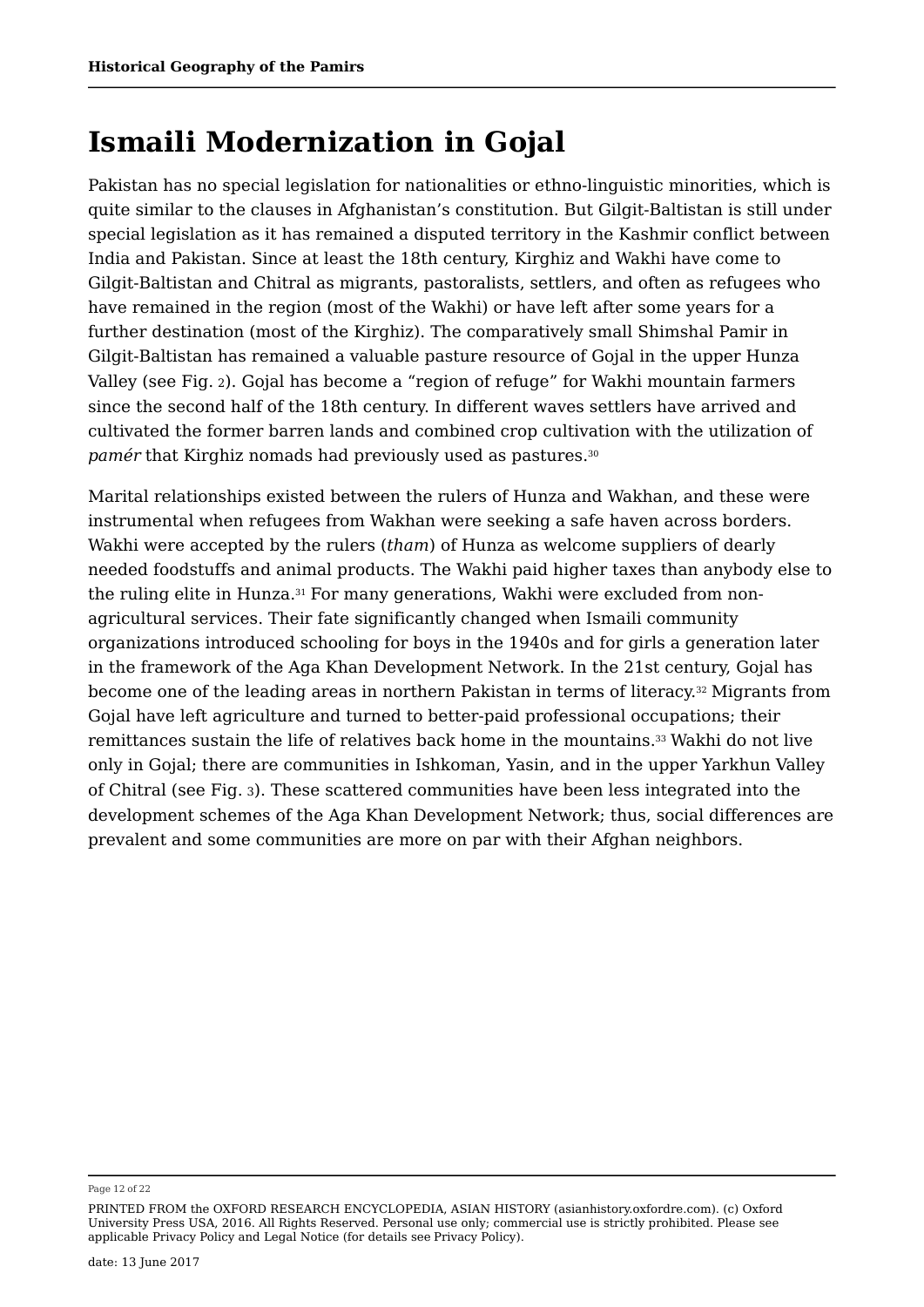### **Contemporary Pamirs**

The Pamirs that are located in four countries offer similar ecological properties but are quite different in terms of political developments and socioeconomic integration. The Chinese and Tajik Pamirs have been quite affected by 20th-century sociopolitical reforms, and their inhabitants had to reorient themselves several times. In recent years, Tajikistan has had to rescale its economy and society from being an integral part of the Soviet Union and its central planning system (*gozplan*) into a nation state that has to cope with all challenges independently. The Pamirs within Tajikistan cover approximately 45 percent of its territory but accommodate only 2.5 percent of its population. Infrastructure development remains a big challenge and has led to a situation that uses the Pamirs mainly as a thoroughfare for commodity exchange between China and its Central Asian neighbors along reopened or newly built cross-border roads. Pakistan and China have agreed upon an "economic corridor" that permits Pamirian mountain dwellers whose villages are located along the Karakoram Highway (also known as the Pak-China Friendship Highway) to participate in international trade and to reunite with relatives in China.35 The Afghan Pamirs have continued to be rather isolated pastoral regions where discussions are going on among the Kirghiz whether they should leave the Pamirs for a different life in Kyrgyzstan. The government of independent Kyrgyzstan promotes a policy of bringing Kirghiz back to an imagined "homeland." 34

The ecological similarities have proved to be of much less significance in shaping people's lives at the periphery of respective independent countries than colonial interventions, state affiliations, and external interferences. Common traits and separate developments, histories of connection, evasion and exclusion, relations and alienation have contributed to create such diverse entities in the Pamirs that are often neglected in the national narratives of the respective countries. Nevertheless, the Pamirian region has experienced periods of both communication and separation over long periods of time.

Page 13 of 22

PRINTED FROM the OXFORD RESEARCH ENCYCLOPEDIA, ASIAN HISTORY (asianhistory.oxfordre.com). (c) Oxford University Press USA, 2016. All Rights Reserved. Personal use only; commercial use is strictly prohibited. Please see applicable Privacy Policy and Legal Notice (for details see Privacy Policy).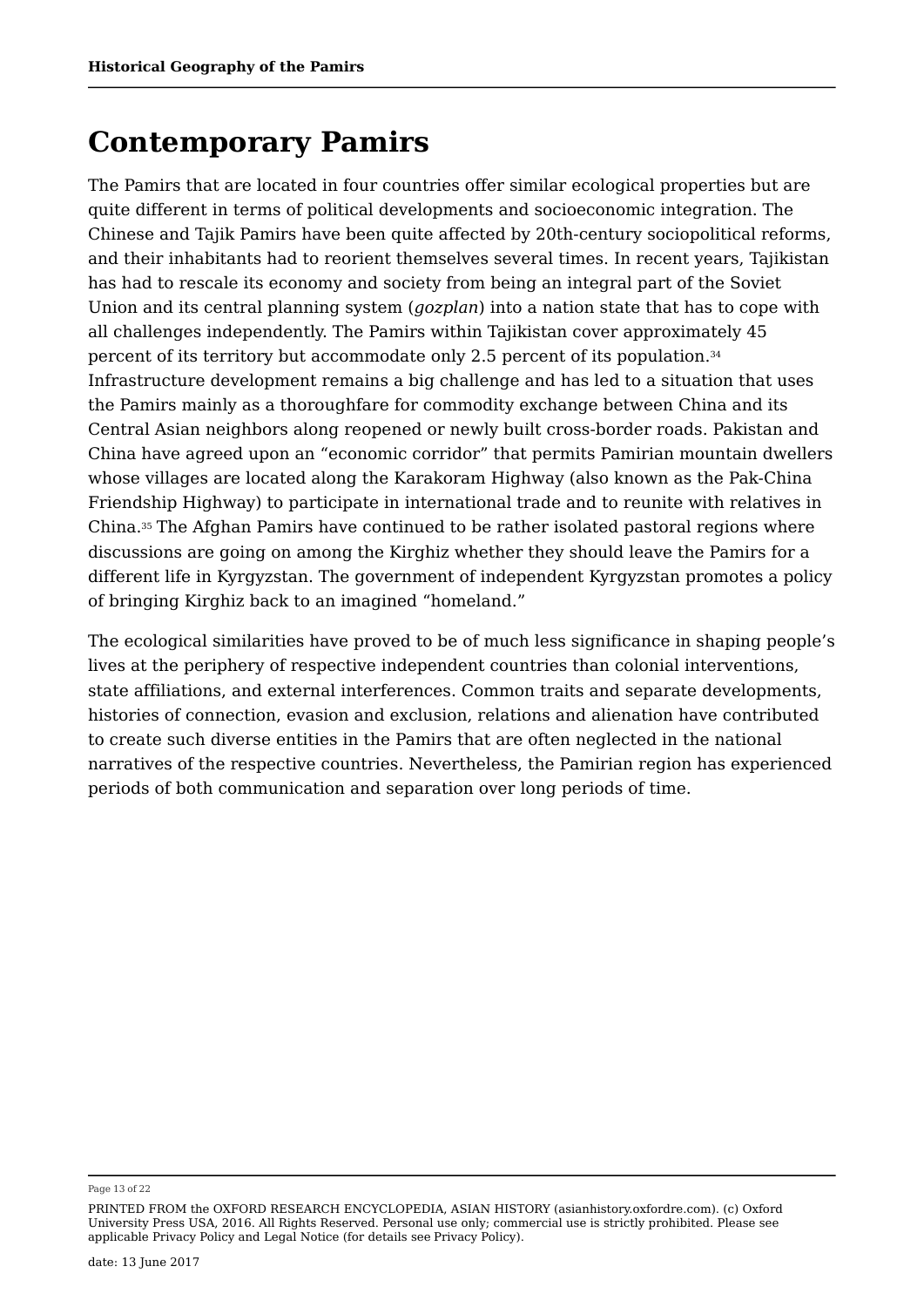### **Discussion of the Literature**

The interest in the Pamirian crossroads was mainly purpose driven. Early travelers were traversing the region in their search of Buddhist wisdom beyond the mountains. Chinese rulers were interested in the limits of their empire and motivated early cartography. The main interest in the area occurred during the Great Game, when advocates of the "forward policy" such as Lord Curzon discussed "scientific" and "natural" boundaries and frontiers. In his treatise on the Pamirs, Curzon summarized the state of knowledge and 36 assessed the economic and strategic importance of the region. Remoteness played an important role and the creation of a buffer zone. Russian expansion into Central Asia came to halt in the Pamirs, but control was exercised from the military posts in Khorog and Pamirski Post. $^{37}$  The main body of Great Game literature is quite similar in Russia and Great Britain; the respective representatives—such as Bronislaw Grombchevsky and Francis Younghusband—who met in the Pamirs were of similar educational background. This special interest ended with the demarcation of international boundaries by 1895 and the Anglo-Russian Convention in 1907. Afterward, literature on the Pamirian crossroads was produced by a variety of scholars, hunters, mountaineers, and travelers. In addition to climbers, mountaineering expeditions consisted of natural geologists, glaciologists, botanists, linguists and geographers. Their research questions were directed toward extreme environments, "forgotten" languages, and customs in search for centers of "origin."<sup>39</sup> 38 39

### **Primary Sources**

Early accounts of the Pamirs date back to the Chinese pilgrims, such as Xuanzang, who traversed the Pamirs in the 7th century.<sup>40</sup> When British, Chinese, and Russian interests in the area increased, in came cartographers and mapmakers, ranging from 18th-century Jesuit employees of the Qing Dynasty to British and Russian officers, as well as clandestine and disguised spies—so-called native explorers who traveled important mountain routes and tried to locate major trading posts, military stations, and oases of commercial interests.<sup>41</sup> The Imperial Geographical Society of St. Petersburg and the Royal Geographical Society of London commissioned expeditions and supported the publication of their results.<sup>42</sup> The majority of primary sources are locally produced contemporary narratives, travelogues, gazetteers, and intelligence reports of the 19th century that were commissioned by colonial administrative authorities or published by individuals after the end of their journeys and leaving of duty posts.<sup>43</sup> A significant body of assessments and observations were recorded prior to and during the Great Game; these mainly British and Russian sources served external purposes and conflicting interests. They contain geographic descriptions, information on routes, and observations on strategic importance and relevance for the supply situation of troops. Colonial "explorers," individual travelers, and professionals of various qualifications have been eyewitnesses and news writers, providing bits and pieces of gossip, rumors, and

Page 14 of 22

PRINTED FROM the OXFORD RESEARCH ENCYCLOPEDIA, ASIAN HISTORY (asianhistory.oxfordre.com). (c) Oxford University Press USA, 2016. All Rights Reserved. Personal use only; commercial use is strictly prohibited. Please see applicable Privacy Policy and Legal Notice (for details see Privacy Policy).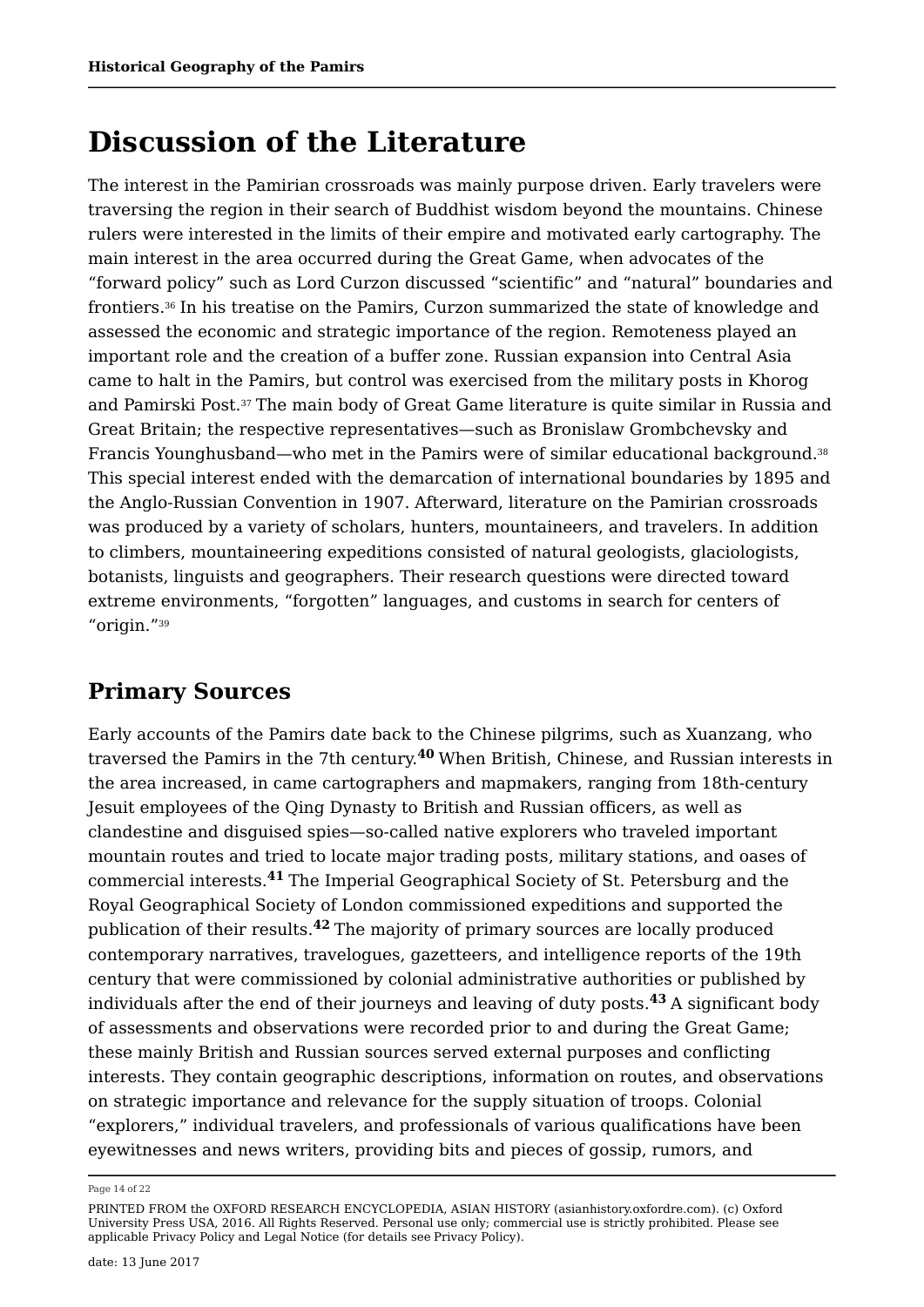observations to their respective authorities or service providers. During the final decades of the 19th century began a movement of individual travelers who originated from different European countries and contributed to archaeology, history, botany, and zoology.<sup>44</sup> Closer to the present day, so-called development experts and consultants from inside and outside the area provided their insights and perceptions for the improvement of living conditions in remote mountain regions. Consequently, the written material available is quite diverse and purpose driven. **45**

### **Further Reading**

Badakhshī, Sang Mu-ammad, and Fazl-alī Bek Surkhafsar. *Tārīkh-i Badakhshān [History of Badakhshan]*. Edited and translated into Russian by Aleksandr Nicolaevich Boldyrev. Moscow: Восточная литература [Vostochnaya literatura], 1990.

Bobrinskii, Aleksei Alekseevich [Бобринский, Алексей Алексеевич]. *Горцы верховьев Пянджа (Ваханцы-Ишкашимцы*) *[Mountain People of the Upper Pyandzh. (Vakhanis-Ishkashimis)]*. Moscow: A. A. Levenson, 1908.

Boldyrev, Aleksandr N. *Tarikh-i Badakhshan: istoriia Badakhshana (podgotovil k izdaniiu A.N. Boldyrev)*. Leningrad: Izdatelstvo Leningradskogo universiteta, 1959.

Faizi, Inayatullah. *The Geo-Political Significance of the Southern Passes of the Wakhan Corridor*. Peshawar: Dissertation University of Peshawar, 1991.

Iloliev, Abdulmamad. "Popular Culture and Religious Metaphor: Saints and Shrines in Wakhan Region of Tajikistan." *Central Asian Survey* 27.1 (2008): 59–73.

Iskandarov, Bukhodor Iskandarovich. *Социально-экономические и политические аспекты истории памирских княжеств (Х в.—первая половина ХIХ в*.) *[Socioeconomic Aspects in the History of Pamirian Principalities; Tenth to First Half of 19th Century]*. Dushanbe: Donish, 1983.

Koshkaki, Mawlawi Borhân al-din Khân. *Qataghan et Badakhshân. Description du pays d'apres l'inspection d'un ministre afghan en 1922*. Translated into French by Marguerite Reut. Paris: Centre de recherces archéologiques, 1979.

Kreutzmann, Hermann, ed. *Pastoral Practices in High Asia. Agency of "Development" Effected by Modernisation, Resettlement and Transformation*. Dordrecht: Springer, 2012.

Kreutzmann, Hermann. *Pamirian Crossroads: Kirghiz and Wakhi of High Asia*. Wiesbaden: Harrassowitz, 2015.

Kreutzmann, Hermann. *Wakhan Quadrangle. Exploration and espionage during and after the Great Game*. Wiesbaden: Harrassowitz, 2017.

Page 15 of 22

PRINTED FROM the OXFORD RESEARCH ENCYCLOPEDIA, ASIAN HISTORY (asianhistory.oxfordre.com). (c) Oxford University Press USA, 2016. All Rights Reserved. Personal use only; commercial use is strictly prohibited. Please see applicable Privacy Policy and Legal Notice (for details see Privacy Policy).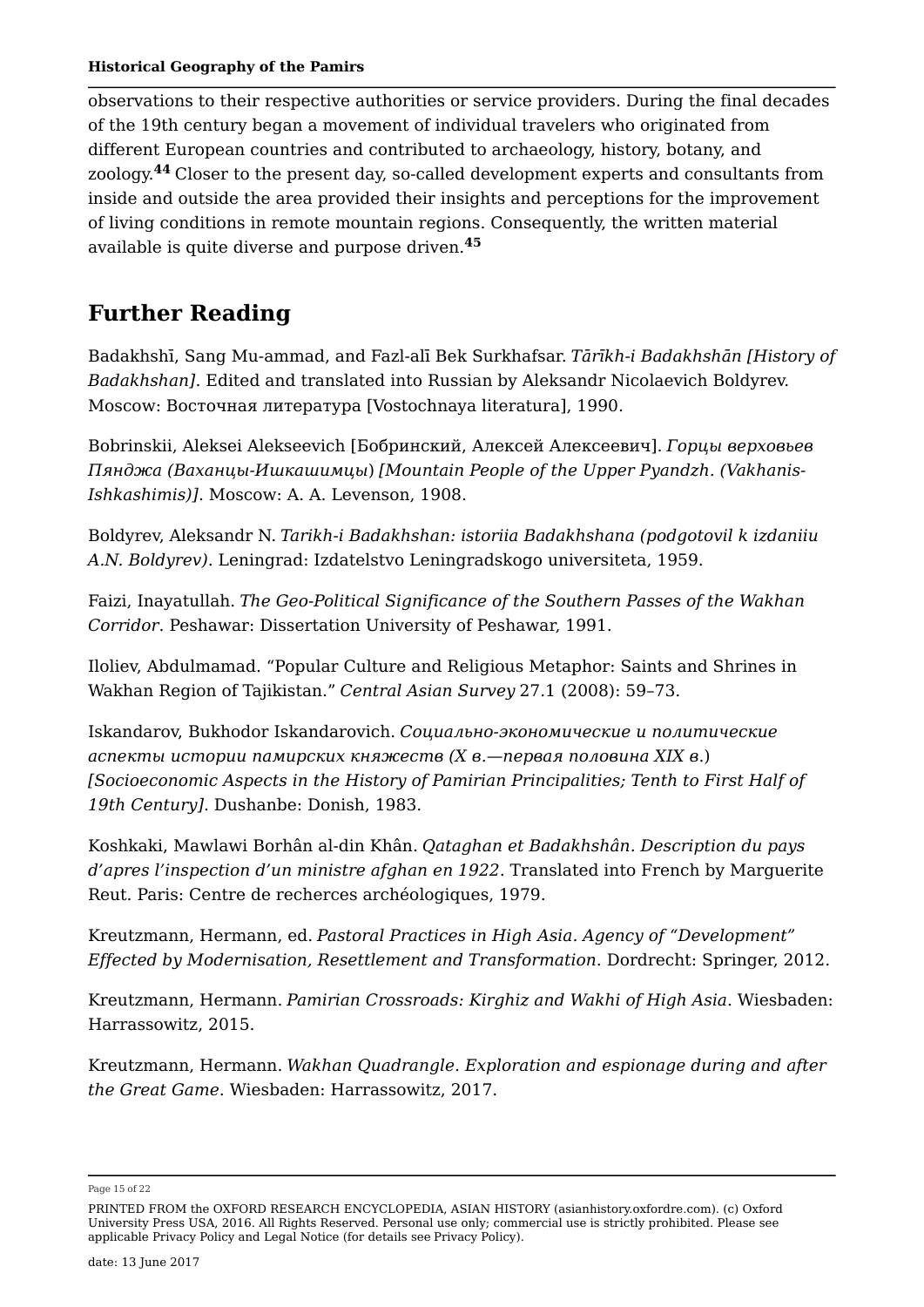Kreutzmann, Hermann, and Teiji Watanabe, eds. *Mapping Transition in the Pamirs. Changing Human-Environmental Landscapes*. Cham: Springer, 2016.

Monogarova, Lidia Fedorovna. *Преобразования в быту и культуре припамирских народностей [The Changes of Lifestyle and Culture among the Pamirian Peoples]*. Moscow: Наука [Nauka], 1972.

Postnikov, Alexei V. *Схватка на* "*Крыше Мира*": *политики, разведчики и географы в борьбе за Памир в XIX веке* (*монография в документах*)/*Общая редакция и предисловие академика* B.C. *Мясникова [Fight on the "Roof of the World": Politicians, Agents and Geographers in the Struggle for the Pamir in the 19th Century (Monography in documents)/General edition and foreword by V.S. Myasnikov, member of the Academy of Sciences]*. Moscow: Памятники исторической мысли [Monuments of the Historical Idea], 2001.

Shahrani, Mohib Nazif. "Epilogue: Coping with a 'Communist' Revolution, State Failure, and War." In *The Kirghiz and Wakhi of Afghanistan: Adaptation to Closed Frontiers and War*. Edited by Mohib Nazif Shahrani, 230–268. Seattle: University of Washington Press, 2002.

Sumarakov, Leonid Ivanovich. *История российской пограничной охраны на Тянь-Шане и Памире [History of Russian Border Protection in Tien Shan and Pamir]*. Bishkek: Printhouse, 2006.

### **Notes:**

(1.) Carl Ritter, *Die Erdkunde Von Asien. Siebenter Theil. Drittes Buch. Band 5. West-Asien. Übergang Von Ost- Nach West-Asien* (Berlin: G. Reimer, 1837).

(2.) The question of whether Marco Polo visited the Pamirs or not is an ongoing debate. See Okimir Egiševič Agachanjanc, "Der Pamir im Buch des Marco Polo. Zum Reisebeginn vor 700 Jahren, " *Petermanns Geographische Mitteilungen* 116 (1972): 53–57; Peter Jackson, "Marco Polo and his 'Travels,'" *Bulletin of the School of Oriental and African Studies* 61.1 (1998): 82–101; Wolfgang Lentz, "War Marco Polo auf dem Pamir?," *Zeitschrift der Deutschen Morgenländischen Gesellschaft* 11 (1932): 1–32. The comments by Henry Yule were included in a new edition of his narrative: Marco Polo, *The Book of Ser Marco Polo the Venetian Concerning the Kingdoms and Marvels of the East*, 3d ed., 2 vols., ed. and trans. Henry Yule (London: John Murray, 1903).

(3.) A discussion of the terms and roots is provided in Hermann Kreutzmann, "Pamirian Spaces: Mapping Process Geographies in the Mountainous Periphery," in *Mapping Transition in the Pamirs. Changing Human-Environmental Landscapes*, ed. Hermann Kreutzmann and Teiji Watanabe (Cham: Springer, 2016), 1–16.

Page 16 of 22

PRINTED FROM the OXFORD RESEARCH ENCYCLOPEDIA, ASIAN HISTORY (asianhistory.oxfordre.com). (c) Oxford University Press USA, 2016. All Rights Reserved. Personal use only; commercial use is strictly prohibited. Please see applicable Privacy Policy and Legal Notice (for details see Privacy Policy).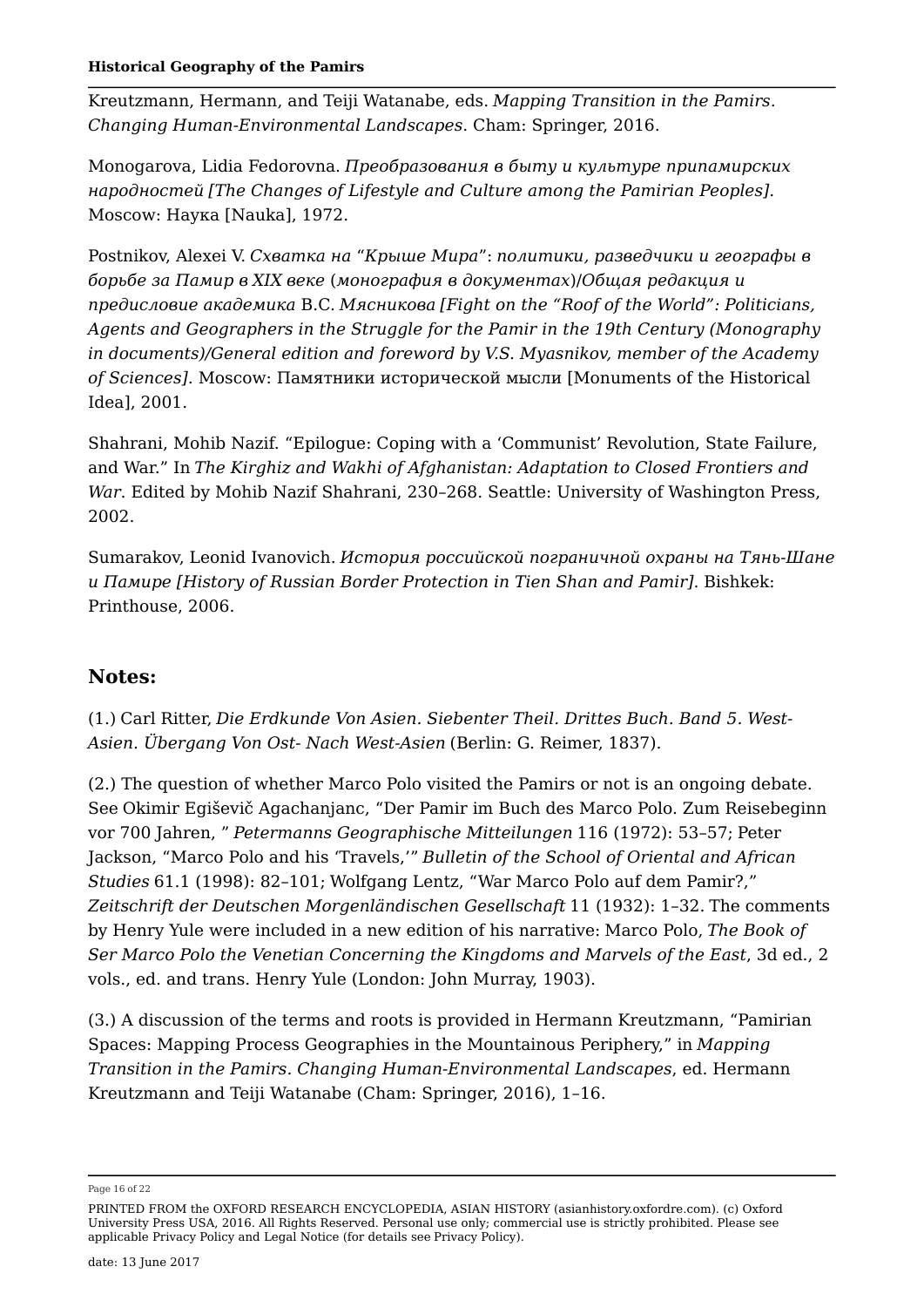(46.) Illustration modified from Hermann Kreutzmann, "Pamir or Pamirs: Perceptions and Interpretations," in *Mapping Transition in the Pamirs: Changing Human-Environmental Landscapes*, ed. Hermann Kreutzmann and Teiji Watanabe (Cham: Springer, 2016), 19.

(4.) George Nathaniel Curzon, "The Pamirs and the Source of the Oxus," *The Geographical Journal* 8 (1896):15–54, 97–119, 239–264, here 28; René Grousset, *Die Reise nach Westen oder wie Hsüan Tsang den Buddhismus nach China holte* (Cologne: Eugen Diederichs, 1986), 219; Alexander von Humboldt, *Zentral-Asien: Untersuchungen zu den Gebirgsketten und zur vergleichenden Klimatologie*. *Aus dem Französischen übersetzt und durch Zusätze vermehrt herausgegeben von Dr. Wilhelm Mahlmann*, 3 vols. (Berlin: Carl J. Klemann, 1844), vol. II, p. 402; Nicolas Severtzow, "Études de géographie historiquesur les anciens itinérares a travers le Pamir. Ptolémée, Hiouen-Thsang, Song-Yuen, Marco Polo," *Bulletin de la Société de géographie*7.11 (1890): 417–477, here 463.

(5.) Kreutzmann, "Pamirian Spaces."

(6.) See the map of language distribution and the table of linguistic affiliations in Hermann Kreutzmann, *Pamirian Crossroads: Kirghiz and Wakhi of High Asia* (Wiesbaden: Harrassowitz, 2015), 484–485.

(7.) See the extensive discussion about economic strategies and religious affiliations in Kreutzmann, *Pamirian Crossroads*, 127–149.

(47.) Illustration modified from Kreutzmann, "Pamir or Pamirs: Perceptions and Interpretations," 26.

(8.) Kreutzmann, *Pamirian Crossroads*, 151–165.

(9.) The phrase became later on a title of a book by Eric Shipton, *Blank on the Map* (London: Hodder and Stoughton, 1938). For the exploratory phase, see Kreutzmann, *Pamirian Crossroads*, 69–112.

(10.) Kreutzmann, *Pamirian Crossroads*, 22–42.

(11.) John Wood, *A Personal Narrative of a Journey to the Source of the River Oxus by the Route of the Indus, Kabul, and Badakhshan: In the Years 1836, 1837 and 1838* (London: John Murray, 1841); Michail Ivanovich Veniukov, "The Pamirs and the Sources of the Amu Darya," *Journal of the Royal Geographical Society* 36 (1866): 248–265.

(12.) Map of the Pamir, edited by information from the Imperial Russian Geographical Society [Карта Памира, изд. Изв. Императорского Русского географического общества], St. Petersburg, 1885. Curzon (1896) published three articles in the "Geographical Journal" in which he extensively used the available literature and classifications; see Hermann Kreutzmann, *Wakhan Quadrangle. Exploration and espionage during and after the Great Game* (Wiesbaden: Harrassowitz, 2017), 35–49.

(13.) Kreutzmann, *Pamirian Crossroads*, 230–231.

Page 17 of 22

PRINTED FROM the OXFORD RESEARCH ENCYCLOPEDIA, ASIAN HISTORY (asianhistory.oxfordre.com). (c) Oxford University Press USA, 2016. All Rights Reserved. Personal use only; commercial use is strictly prohibited. Please see applicable Privacy Policy and Legal Notice (for details see Privacy Policy).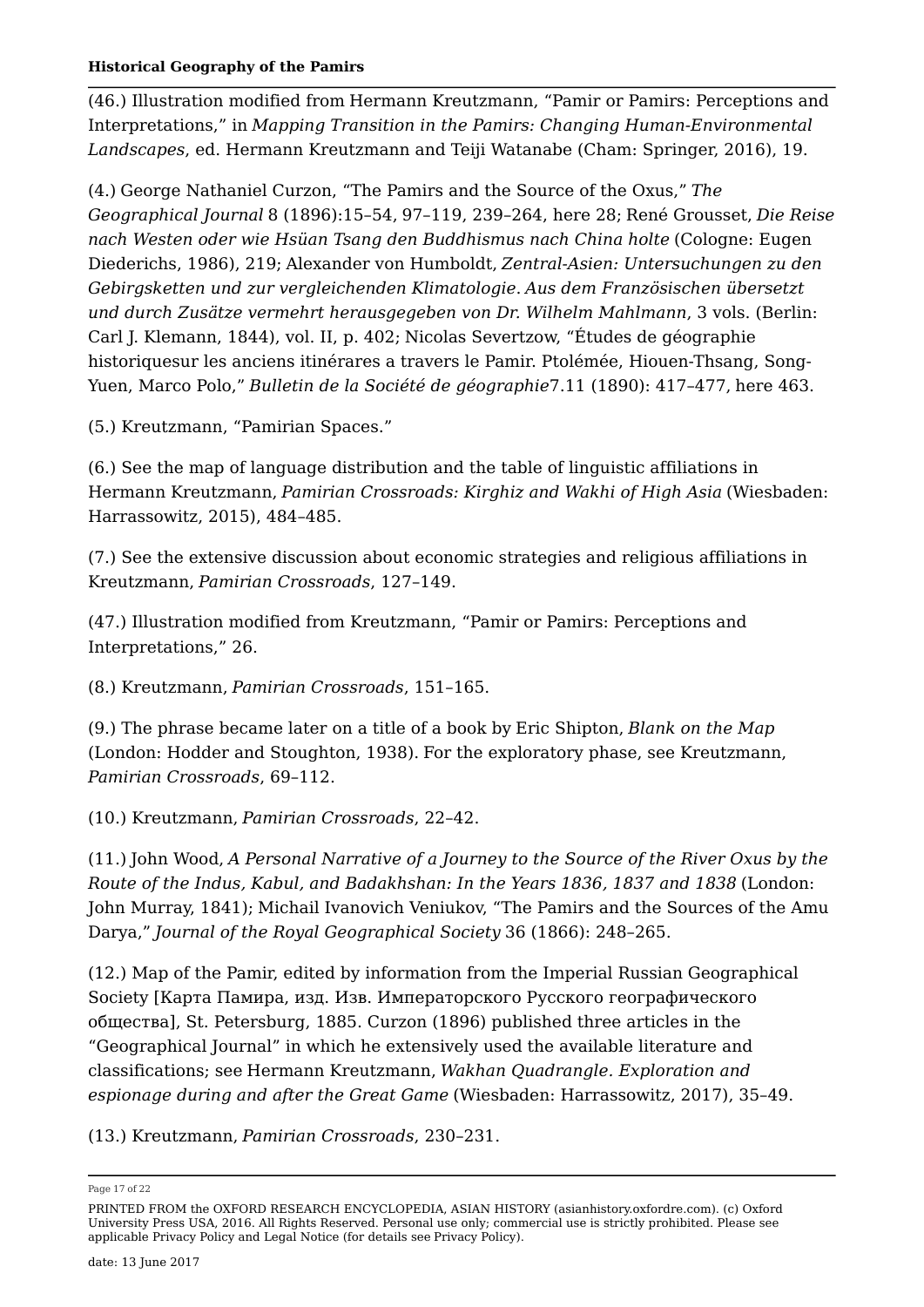(14.) Michael Futrell, "Dostoyevsky and Islam (and Chokan Valikhanov)," *The Slavonic and East European Review* 57.1 (1979): 16–31; Milan Hauner, *What Is Asia to Us? Russia's Heartland Yesterday and Today* (Boston: Unwin Hyman, 1990); Kalpana Sahni, *Crucifying the Orient. Russian Orientalism and the Colonization of Caucasus and Central Asia* (Bangkok: White Orchid Press, 1997); see as well Kreutzmann, *Pamirian Crossroads*, 345.

(15.) Fyodor Michailovich Dostoevsky, *A Writer's Diary*, vol. 2, trans. Kenneth Lantz (Evanston, IL: Northwestern University Press, 1994), 1378; see as well Kreutzmann, *Wakhan Quadrangle*, 39–40.

(16.) . Garry John Alder, *British India's Northern Frontier 1865–95: A Study in Imperial Policy* (London: Longmans, 1963); Alastair Lamb, *Asian Frontiers: Studies in a Continuing Problem* (London: Pall Mall Press, 1968); Alexei V. Postnikov, "Cartography and Boundary-Making on the Pamir (Eighteenth and Nineteenth Centuries)," *Terrae Incognitae* 30 (1998): 72–93.

(17.) Thomas Hungerford Holdich, "Narrative of the Proceedings of the Pamir Boundary Commission," in *Report on the Pamir Boundary Commission*, ed. Montague Gilbert Gerard, Thomas Hungerford Holdich, Robert Alexander Wahab, and Alfred William Alcock (Calcutta: Office of the Superintendent of Government Printing, 1897), 12–28; Alexei V. Postnikov, *Схватка На "Крыше Мира": Политики, Разведчики И Географы В Борьбе За Памир В Xix Веке (Монография В Документах)/Общая Редакция И Предисловие Академика B.C. Мясникова [Fight on the "Roof of the World": Politicians, Agents and Geographers in the Struggle for the Pamir in the 19th Century (Monography in Documents)/General Edition and Foreword by V. S. Myasnikov, Member of the Academy of Sciences]* (Moscow: Памятники исторической мысли [Monuments of the Historical Idea], 2001).

(18.) Sabine Felmy and Hermann Kreutzmann, "Wakhan Woluswali in Badakhshan: Observations and Reflections from Afghanistan's Periphery," *Erdkunde* 58.2 (2004): 97– 117; Hermann Kreutzmann, "Boundary-Making as a Strategy for Risk Reduction in Conflict-Prone Spaces," in *The Spatial Dimension of Risk. How Geography Shapes the Emergence of Riskscapes*, ed. Detlef Müller-Mahn (Milton Park: Routledge, 2013), 154– 171.

(19.) See, for the administrative reforms, Kreutzmann, *Pamirian Crossroads*, 371.

(20.) *The Pravda*, no. 139, May 22, 1934, p. 6; see the reproduction of the newspaper clip in Kreutzmann, *Pamirian Crossroads*, 116.

(21.) Kreutzmann, *Pamirian Crossroads*, 116.

(22.) Kreutzmann, *Pamirian Crossroads*, 281–285.

(23.) Kreutzmann, *Pamirian Crossroads*, 445.

Page 18 of 22

PRINTED FROM the OXFORD RESEARCH ENCYCLOPEDIA, ASIAN HISTORY (asianhistory.oxfordre.com). (c) Oxford University Press USA, 2016. All Rights Reserved. Personal use only; commercial use is strictly prohibited. Please see applicable Privacy Policy and Legal Notice (for details see Privacy Policy).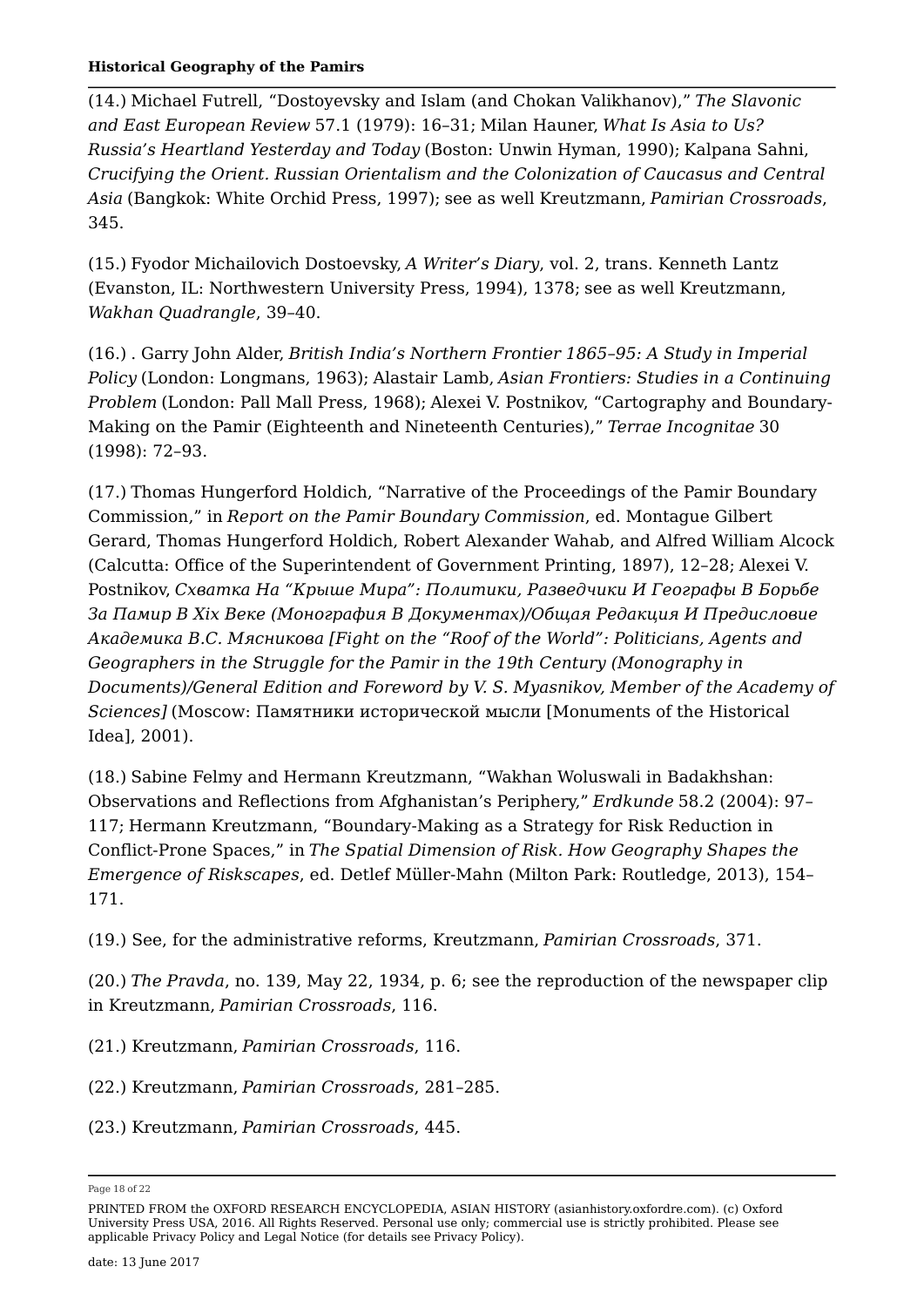(24.) Otambek Mastibekov, *Leadership and Authority in Central Asia: The Ismaili Community in Tajikistan* (Abingdon, NY: Routledge, 2014), 83–111.

(25.) For a detailed analysis of transformations in the Chinese Pamirs, see Hermann Kreutzmann, "Kirghiz in Little Kara Köl—the Forces of Modernisation in Southern Xinjiang," in *Pastoral Practices in High Asia. Agency of "Development" Effected by Modernisation, Resettlement and Transformation*, ed. Hermann Kreutzmann (Dordrecht: Springer, 2012), 109–125; Kreutzmann, *Pamirian Crossroads*, 385–388.

(26.) Hermann Kreutzmann, "The Tragedy of Responsibility in High Asia: Modernizing Traditional Pastoral Practices and Preserving Modernist Worldviews," *Pastoralism: Research, Policy and Practice* 3.7 (2013); Kreutzmann, *Pamirian Crossroads*, 463–467.

(27.) Finnconsult, *Socio-Economic Survey of Badakhshan. Sectoral Reports* (Kabul: The Republic of Afghanistan. Ministry of Planning, 1976), 31.

(28.) M. Nazif Shahrani, *The Kirghiz and Wakhi of Afghanistan: Adaptation to Closed Frontiers* (Seattle and London: University of Washington Press, 1979); M. Nazif Shahrani, "Epilogue: Coping with a 'Communist' Revolution, State Failure, and War," in *The Kirghiz and Wakhi of Afghanistan: Adaptation to Closed Frontiers and War*, ed. M. Nazif Shahrani (Seattle: University of Washington Press, 2002), 230–268.

(29.) This is an observation from the author's own fieldwork and is cited in Kreutzmann, *Pamirian Crossroads*, 356–357.

(30.) Kreutzmann, *Pamirian Crossroads*, 208–210.

(31.) Kreutzmann, *Pamirian Crossroads*, 407–415.

(32.) Most recent source: Andreas Benz, "Framing Modernization Interventions: Reassessing the Role of Migration and Translocality in Sustainable Mountain Development in Gilgit-Baltistan, Pakistan," *Mountain Research and Development* 36 (2016): 141–152.

(33.) Andreas Benz, "Multilocality as an Asset: Translocal Development and Change among the Wakhi of Gojal, Pakistan," in *Tracing Connections: Explorations of Spaces and Places in Asian Contexts*, ed. Andreas Benz and Henryk Alff (Berlin: Wissenschaftlicher Verlag, 2014), 111–138.

(34.) Kreutzmann, *Pamirian Crossroads*, 372.

(35.) Kreutzmann, *Pamirian Crossroads*, 395, 456–458.

(36.) Alder, *British India's Northern Frontier 1865–95*; George Nathaniel Curzon, "The 'Scientific Frontier' an Accomplished Fact," *The Nineteenth Century: A Monthly Review* 23.136 (1888): 901–917; George Nathaniel Curzon, *Frontiers* (Oxford: Clarendon Press,

Page 19 of 22

PRINTED FROM the OXFORD RESEARCH ENCYCLOPEDIA, ASIAN HISTORY (asianhistory.oxfordre.com). (c) Oxford University Press USA, 2016. All Rights Reserved. Personal use only; commercial use is strictly prohibited. Please see applicable Privacy Policy and Legal Notice (for details see Privacy Policy).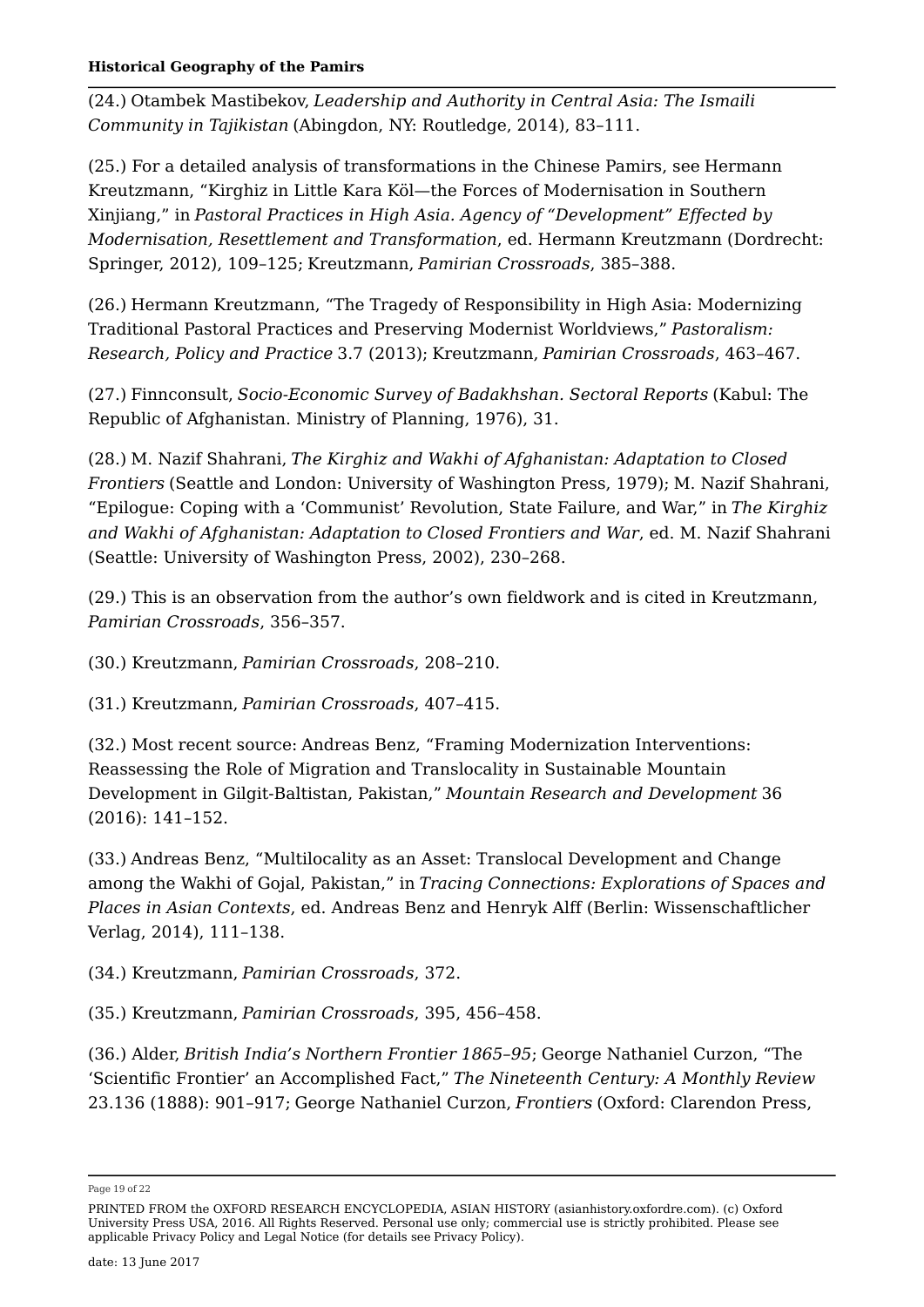1907); and George Nathaniel Curzon, *On the Indian Frontier* (Karachi: Oxford University Press, 2012).

(37.) Andrei Jevgenievich Snyesreff [Snesarev], "Eastern Bokhara. A Military and Geographical Description by Lt. Col. Snyesaref, Russian General Staff, translated in Intelligence Branch, Division of Chief of Staff, Simla, 1906 (Simla: Government of India, 1909); Leonid Ivanovich Sumarakov, *Istorija Rossijskoj Pogranitshnoj Ohrany Na Tjan'- Shane I Pamire [History of Russian Border Protection in Tien Shan and Pamir]* (Bishkek: Printhouse, 2006).

(38.) See their own accounts and commentaries, such as Bronislaw L. Grombchevsky [Grąbczewski], *Наши Интересы На Памире [Our Interests in the Pamirs]*, (Leningrad: Gosudarstvennaya Publichnaya Biblioteka, 1891); Baskhanov Mikhail Kazbekovich, Aleksandr Aleksandrovich Kolesnikov, and Mariya Fyodorovna Matveeva, eds., *Дервиш Гиндукуша: Путевые Дневники Центральноазиатских Экспедиций Генерала Б. Л. Громбчевского [The Dervish of the Hindukush: Travel Diaries of the Central Asia Expeditions of General B. L. Grombchevskii]*, (St. Petersburg: Nestor-Istoriya, 2015); William Barnes Steveni, "Colonel Grambcheffsky's Expeditions in Central Asia, and Recent Events on the Pamirs," *The Imperial and Asiatic Quarterly Review and Oriental and Colonial Record* N. S. 3 (1892): 17–52; Francis Edward Younghusband, "Journeys in the Pamirs and Adjacent Countries," *Proceedings of the Royal Geographical Society* 14 (1892): 205–234; Francis Edward Younghusband, *The Heart of a Continent* (London: John Murray, 1896). Their meeting in the Pamirs is discussed in Kreutzmann, *Pamirian Crossroads*, 92–96.

(39.) See as specimens out of a vast literature, Scott C. Matsushita Bailey, *Travel, Science and Empire: The Russian Geographical Society's Expeditions to Central Eurasia, 1845– 1905* (Manoa: University of Hawaii, 2008); Hans von Ficker and Willi Rickmer Rickmers, eds., *Wissenschaftliche Ergebnisse der Alai-Pamir-Expedition 1928. Drei Teile in sechs Bänden. Teil I: Geodätische, Topographische und Glaziologische Ergebnisse* (Richard Finsterwalder), *Teil II: Geologische Untersuchungen im nordwestlichen Pamir-Gebiet und Mittleren Transalai* (Ludwig Nöth), *Teil III: Beiträge zur Faunistik des Pamir-Gebietes* (William Fred Reinig) (Berlin: Dietrich Reimer, Ernst Vohsen, 1932); Robert Michell, "The Russian Expedition to the Alai and Pamir," *Journal of the Royal Geographical Society of London* 47 (1877): 17–47; Charles Adolphus Murray, *The Pamirs: Being a Narrative of a Year's Expedition on Horseback and on Foot through Kashmir, Western Tibet, Chinese Tartary, and Russian Central Asia*, vol. 2 (London: John Murray, 1893); Ole Olufsen, *Through the Unknown Pamirs: The Second Danish Pamir Expedition 1898–1899* (London: William Heinemann, 1904); Marc Aurel Stein, *On Ancient Central-Asian Tracks: Brief Narrative of Three Expeditions in Innermost Asia and North-Western China* (London: Macmillan, 1933).

(40.) Grousset, *Die Reise nach Westen oder wie Hsüan Tsang den Buddhismus nach China holte*. A recent retracing of Xuanzang's journey was executed by Mishi Saran, *Chasing the*

Page 20 of 22

PRINTED FROM the OXFORD RESEARCH ENCYCLOPEDIA, ASIAN HISTORY (asianhistory.oxfordre.com). (c) Oxford University Press USA, 2016. All Rights Reserved. Personal use only; commercial use is strictly prohibited. Please see applicable Privacy Policy and Legal Notice (for details see Privacy Policy).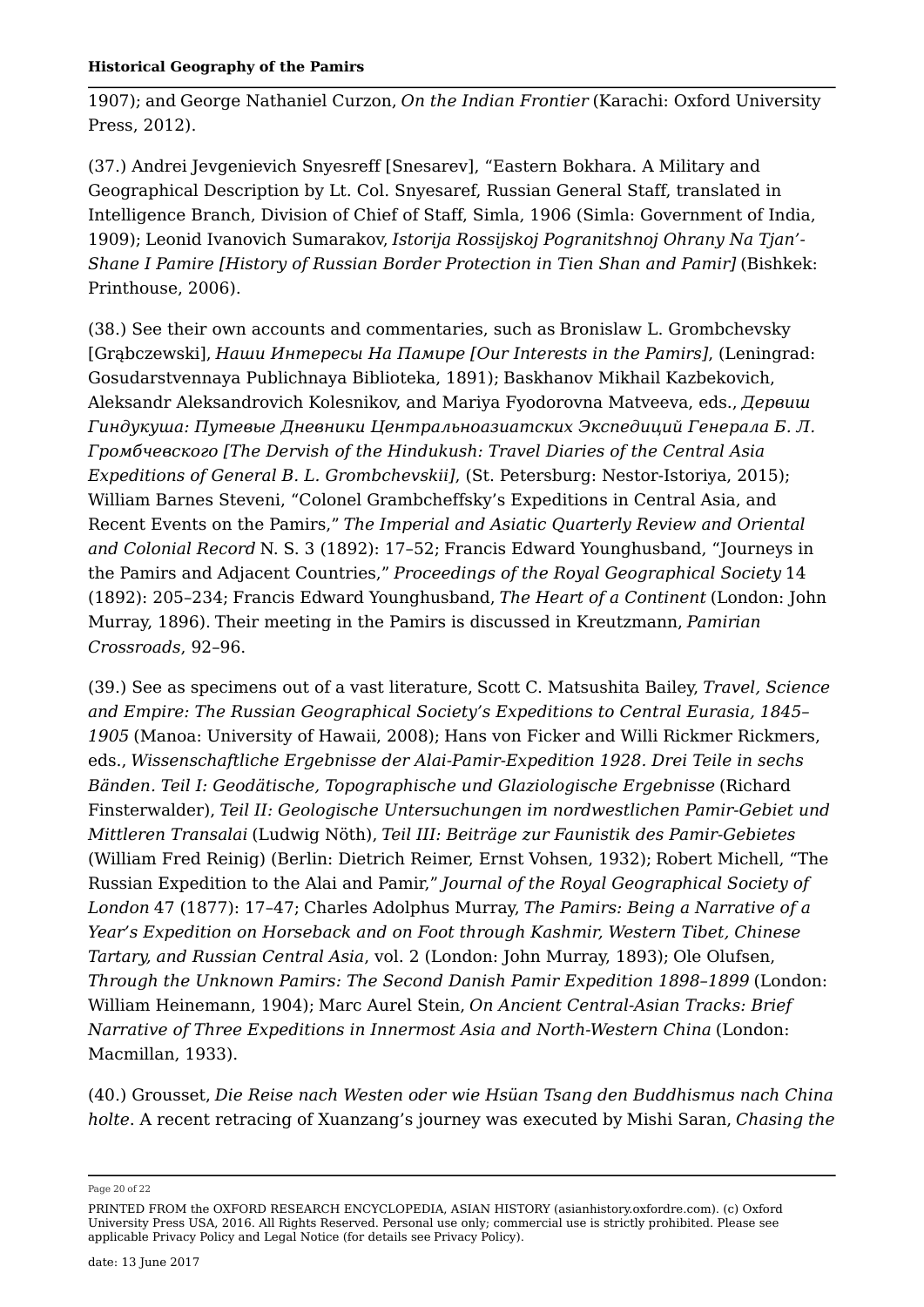*Monk's Shadow. A Journey in the Footsteps of Xuanzang* (New Delhi: Penguin Viking, 2005).

(41.) Hermann Kreutzmann, *Wakhan Quadrangle. Exploration and espionage during and after the Great Game* (Wiesbaden: Harrassowitz, 2017); James A Millward, "'Coming onto the Map': 'Western Regions,' Geography and Cartographic Nomenclature in the Making of Chinese Empire in Xinjiang," *Late Imperial China* 20.2 (1999): 61–98; Postnikov, "Cartography and Boundary-Making on the Pamir," 72–93; Derek John Waller, *The Pundits: British Exploration of Tibet and Central Asia* (Lexington: University of Kentucky Press, 1990).

(42.) See, for example, Bailey, *Travel, Science and Empire*; Robert Michell, "The Russian Expedition to the Alai and Pamir," *Journal of the Royal Geographical Society of London* 47 (1877): 17–47; Henry Creswicke Rawlinson, "Monograph on the Oxus," *Journal of the Royal Geographical Society* 42 (1872): 482–513.

(43.) See Edmund George Barrow, *Gazetteer of the Eastern Hindu Kush in Four Parts* (Simla, India: Government Central Press, 1888); Hermann Kreutzmann, *Wakhan Quadrangle* (2017); Henry Charles Baskerville Tanner, *Geographical Explorations in and around Badakhshán: Introductory Account with Geographical Notes* (Dehra Dun: Survey of India, 1883); Veniukov, "The Pamirs and the Sources of the Amu Darya", 248–265; and Michail Ivanovich Veniukov, *Опыт Военного Обозрения Русских Границ В Азии [Experience of the Military Supervision of the Asian Frontiers]*, 2 vols. (St. Petersburg: V. Bezobrazov, 1873–1876). For an exhaustive bibliography of archival sources, see Kreutzmann, *Pamirian Crossroads*, 496–510.

(44.) See Jack Autrey Dabbs, *History of the Discovery and Exploration of Chinese Turkestan*. (The Hague: Mouton, 1963); Svetlana Gorshenina, *Explorateurs en Asie centrale: Voyageurs et aventuriers de Marco Polo á Ella Maillart* (Lausanne: Editions Olizane, 2003).

(45.) For a bibliographic compilation of relevant primary sources, see Kreutzmann, *Pamirian Crossroads*, 510–546; Kreutzmann, *Wakhan Quadrangle*, 266–268.

#### **Hermann Kreutzmann**

Freie Universitat Berlin

Page 21 of 22

PRINTED FROM the OXFORD RESEARCH ENCYCLOPEDIA, ASIAN HISTORY (asianhistory.oxfordre.com). (c) Oxford University Press USA, 2016. All Rights Reserved. Personal use only; commercial use is strictly prohibited. Please see applicable Privacy Policy and Legal Notice (for details see Privacy Policy).